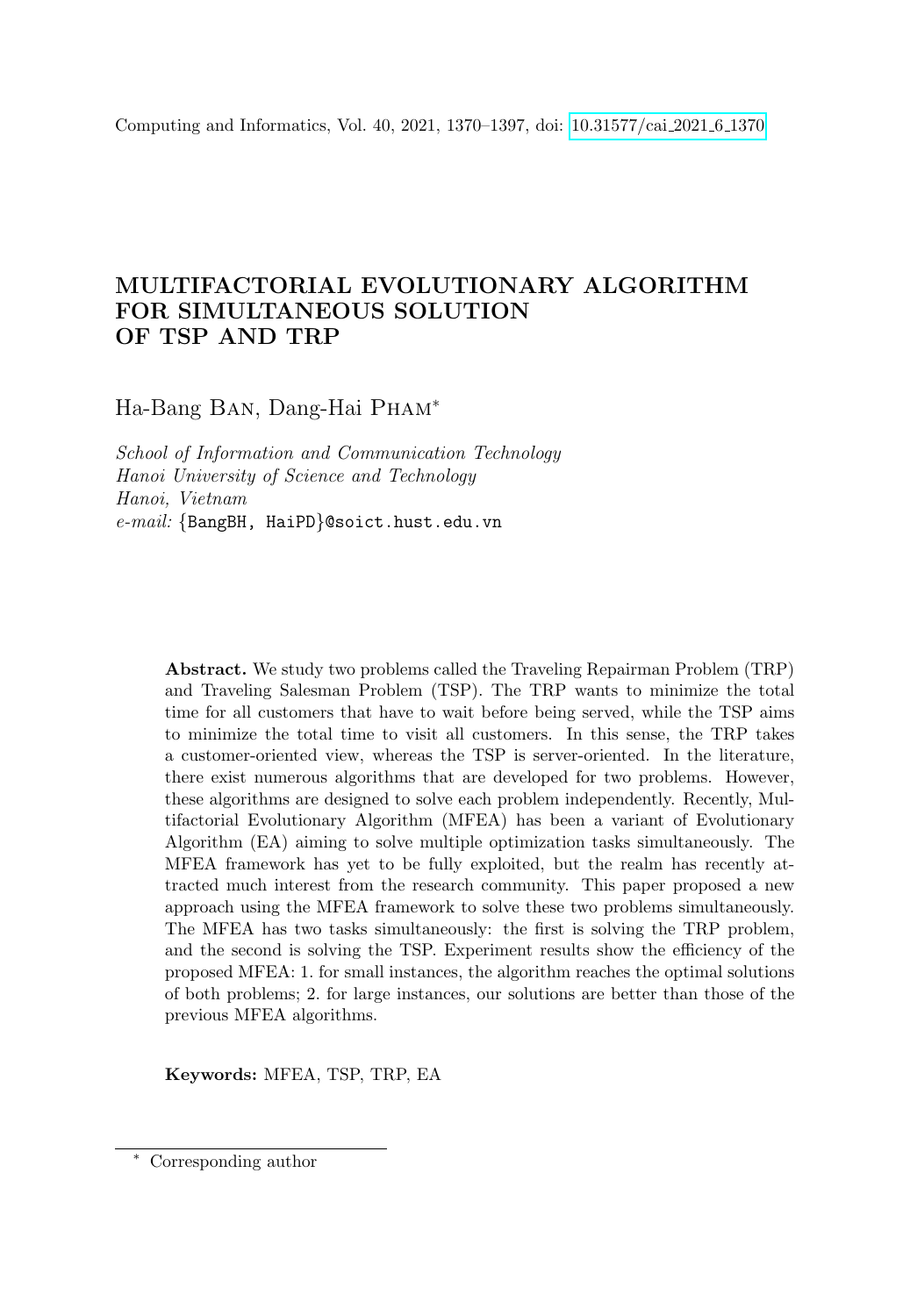# 1 INTRODUCTION

Evolutionary Algorithms are optimization techniques that begin from natural evolutionary inspiration. They have been widely applied to solve problems in various fields. Currently, a new approach called MFEA  $\vert 6, 11, 14, 26, 27, 29 \vert$  $\vert 6, 11, 14, 26, 27, 29 \vert$  $\vert 6, 11, 14, 26, 27, 29 \vert$  $\vert 6, 11, 14, 26, 27, 29 \vert$  $\vert 6, 11, 14, 26, 27, 29 \vert$  $\vert 6, 11, 14, 26, 27, 29 \vert$  has been developed to incorporate the characteristics of Evolutionary Algorithms into multitasking to handle multiple search spaces of multiple problems at the same time. The advantage of the approach is that the phenomenon of implicit genetic transfer in multitasking can exploit the presence of transferrable knowledge between optimization tasks, thereby facilitating improved performance characteristics for multiple tasks simultaneously. Moreover, instead of solving a pool of similar optimization problems singly, it handles various requests and performs multiple tasks for systems. Therefore, it decreases the response time, that is one of the most important keys of the Cloud service from the clients' perspective.

The TSP [\[3,](#page-24-0) [9,](#page-25-3) [10,](#page-25-4) [13,](#page-25-5) [16,](#page-25-6) [18,](#page-25-7) [19\]](#page-26-3), and TRP [\[2,](#page-24-1) [4,](#page-24-2) [5,](#page-24-3) [7,](#page-25-8) [8,](#page-25-9) [17,](#page-25-10) [22,](#page-26-4) [23\]](#page-26-5) are combinatorial optimization problems that have many practical situations. In this paper, we consider the problem in the metric case, and formulate the TSP and TRP as follows:

Given a complete graph  $K_n$  with the vertex set  $V = \{v_1, v_2, \ldots, v_n\}$  and a symmetric distance matrix  $C = \{c(v_i, v_j) \mid i, j = 1, 2, \ldots, n\}$ , where  $c(v_i, v_j)$  is the distance between two vertices  $v_i$  and  $v_j$ . Suppose that  $T = \{v_1, \ldots, v_k, \ldots, v_n, v_{n+1} \equiv$  $v_1$  is a tour in  $K_n$ . Denote by  $P(v_1, v_k)$  the path from  $v_1$  to  $v_k$  on this tour and by  $l(P(v_1, v_k))$  its length. The arrival time of a vertex  $v_k$   $(1 < k \leq n)$  on T is the length of the path from starting vertex  $v_1$  to  $v_k$ :

$$
l(P(v_1, v_k)) = \sum_{i=1}^{k-1} c(v_i, v_{i+1}).
$$

In the TRP, the cost of the tour  $T$  is defined as the sum of arrival times of all vertices:

$$
\sum_{k=2}^n l(P(v_1, v_k)).
$$

In the TSP, the salesman must return to  $v_1$ . Therefore, the cost of the tour T is defined as the sum of the length of the path from  $v_1$  to  $v_{n+1}$  on this tour:  $l(P(v_1, v_{n+1}))$ . Note that:  $v_{n+1} \equiv v_1$ .

The TSP and TRP ask for a tour with minimum cost, which starts at a given vertex  $v_1$  and visits each vertex in the graph exactly once.

The TRP wants to minimize the total time for all customers that have to wait before being served, while the TSP aims to minimize the total time to visit all nodes. Currently, there exist many algorithms that are proposed to solve them. However, these algorithms are designed to solve each problem independently. In this paper, we introduce the algorithm based on the MFEA framework to solve two problems simultaneously. The major contributions of this work are as follows: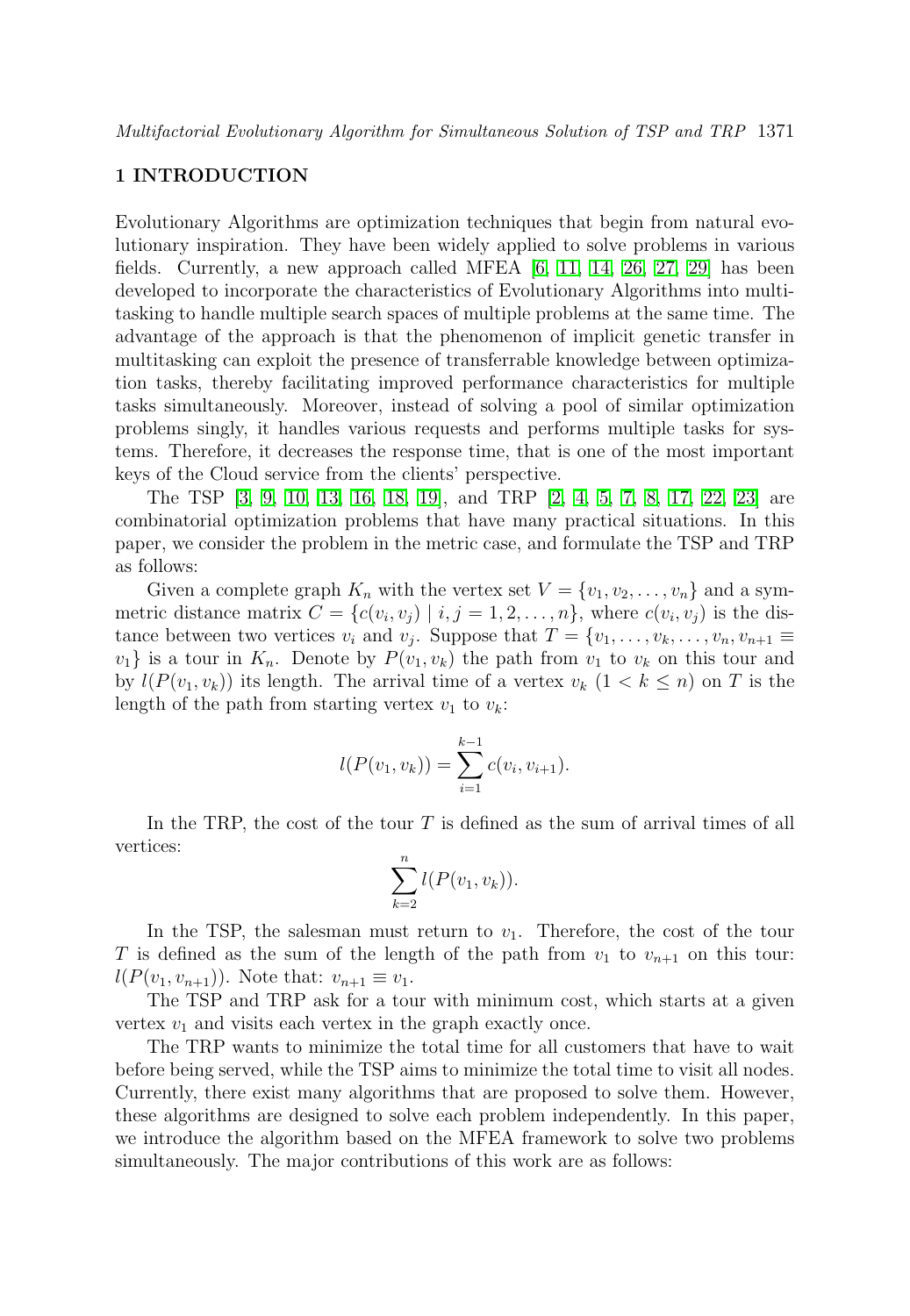- From the algorithmic design, we develop a metaheuristic based on the MFEA framework. Our metaheuristic combines MFEA and Randomized Variable Neighborhood Descent (RVND), in which MFEA ensures diversification while RVND maintains intensification. This combination maintains the right balance between diversification and intensification. It is the first metaheuristic based on the MFEA framework to solve two problems at the same time.
- From the computational perspective, extensive numerical experiments on benchmark instances show that the proposed algorithm reaches good solutions in a short time for two problems simultaneously. Moreover, it obtains better solutions than the previous MFEA algorithms in many cases.

The rest of this paper is organized as follows. Sections [2](#page-2-0) and [3](#page-6-0) present the literature and preliminaries, respectively. Section [4](#page-8-0) describes the proposed algorithm. Computational evaluations are reported in Section [5.](#page-13-0) Sections [6](#page-23-0) and [7](#page-24-4) discuss and conclude the paper.

# <span id="page-2-0"></span>2 LITERATURE

# 2.1 MFEA

In the literature, MFEA [\[6,](#page-25-0) [11,](#page-25-1) [14,](#page-25-2) [26,](#page-26-0) [29\]](#page-26-2) have been known as a framework that can effectively solve many optimization problems. The main advantage of MFEA is to solve multiple problems at the same time. Therefore, it can be applied in a limited computational system. Furthermore, some articles show that the genetic transfer has occurred in relevant multitasking tasks to facilitate finding optimal solutions for multiple problems at the same time [\[6\]](#page-25-0).

Recently, some variants of MFEA are also introduced. Yuan et al. extended the first study on evolutionary multitasking [\[29\]](#page-26-2) to develop evolutionary multitasking in permutation-based combinatorial optimization problems. They implement it on some popular combinatorial optimization problems. The experiment results show the potential scalability of evolutionary multitasking to many-task environments.

One of the first articles is introduced by Bali et al. [\[6\]](#page-25-0) since they proposed an improved version of this algorithm. This study suggested an online rmp (rmp is the probability of crossover) estimation technique minimizing the negative interactions between optimization tasks. Osaba et al. [\[20\]](#page-26-6) then proposed a dMFEA-II framework that exploited the complementarities among the tasks, which is often achieved via genetic information transfer. The experiments on some combinatorial optimization problems confirm the good performance of the developed dMFEA-II and concur with the insights drawn in previous studies for continuous optimization. To combine the MFEA framework with the other metaheuristic algorithm, Feng et al. [\[11\]](#page-25-1) proposed a mechanism for combining MFEA with Particle SWarm Optimization Algorithm (PSO). In the new algorithm, a new assortative mating scheme is proposed. At the same time, the other components, such as unified individual representation, vertical cultural transmission, etc., remain unchanged as in the original MFEA. Xie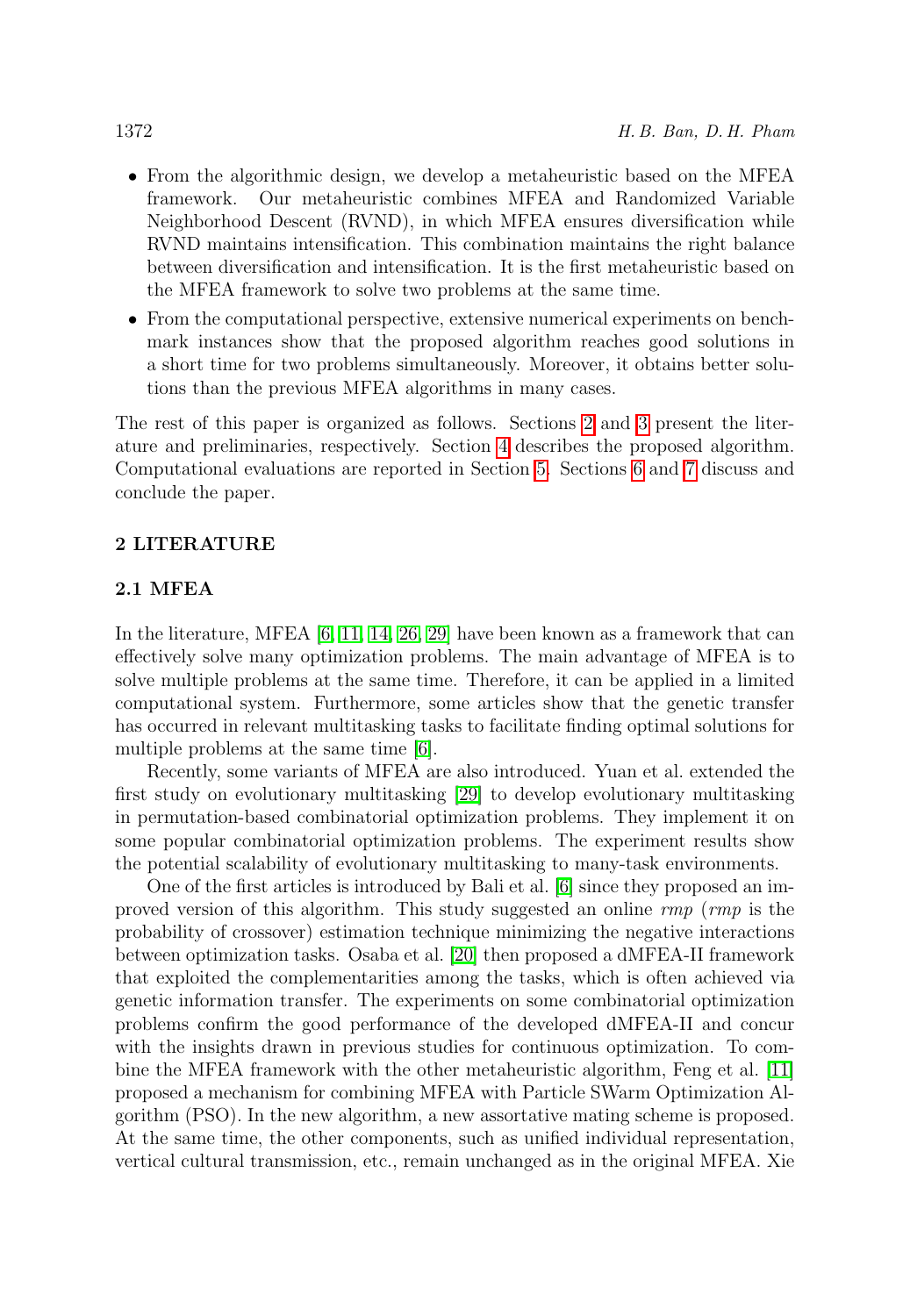et al. [\[26\]](#page-26-0) then combined MFEA and PSO in which PSO plays the role of local search in the Multifactorial Optimization (MFO). Experimental comparisons between their algorithm and the original MFEA show that the particle swarm update operators can effectively accelerate the convergence on some benchmark problems.

# 2.2 TSP and TRP

The Travelling Salesman Problem (TSP) is a popular NP-hard combinatorial optimization problem studied much in the literature [\[3,](#page-24-0) [9,](#page-25-3) [10,](#page-25-4) [13,](#page-25-5) [16,](#page-25-6) [18,](#page-25-7) [19\]](#page-26-3). The problem can be formulated as follows: Given a set of cities and the travel costs between each pair, find the cheapest tour to visit each city exactly once, returning to the point of origin. In the formulation approach, many algorithms were designed to minimize the distance of a single-tour vehicle over the past few decades [\[12,](#page-25-11) [19\]](#page-26-3). In an approximation approach, numerous algorithms [\[9,](#page-25-3) [16,](#page-25-6) [18\]](#page-25-7) were proposed in the literature.

In recent years, the interest in another NP-hard combinatorial optimisation problem known as the Traveling Repairman Problem (TRP) has grown [\[2,](#page-24-1) [4,](#page-24-2) [5,](#page-24-3) [7,](#page-25-8) [8,](#page-25-9) [17,](#page-25-10) [22,](#page-26-4) [23\]](#page-26-5). Given a metric space with n vertices and a tour starting at some vertex and visiting all of the others, the waiting time (or latency) of a vertex is defined to be the total distance traveled before reaching it. The Traveling Repairman Problem  $(TRP)$  asks for a tour starting at a root r and visiting all vertices, such that the total waiting time is minimized. The TRP models routing problems in which one wants to minimize the average time each customer has to wait before being served, rather than the total time to visit all vertices, as in the TSP case. In this sense, the TRP takes a customer-oriented view, whereas the TSP is server-oriented. Various works were proposed to solve the problem. We can divide them into three types:

- 1. The exact algorithms [\[2,](#page-24-1) [4,](#page-24-2) [17\]](#page-25-10) solve the problem with up to 50 vertices;
- 2. Several approximation algorithms [\[7,](#page-25-8) [8\]](#page-25-9) were provided in the literature. The best approximation ratio known is 3.59. However, their algorithms are quite a complexity to implement, and the best ratio is not good enough in practical situations;
- 3. Heuristic or metaheuristic [\[5,](#page-24-3) [22,](#page-26-4) [23\]](#page-26-5) were used to solve the problem with larger sizes in a short time.

Figures [1](#page-4-0) and [2](#page-5-0) show the difference between the TRP and TSP in TSPLIB [\[30\]](#page-26-7). The eil51 instance includes 51 vertices that places an x-y-coordinate system on a plane. In Figure [1,](#page-4-0) we show the optimal TRP and TSP tours for this instance. The initial vertex in this instance is vertex 1. In this instance, the optimal TSP tour's total waiting time is 4.48 times as large as that of the optimal TRP tour. In [\[22\]](#page-26-4), Salehipour et al. show that a good metaheuristic algorithm for the TSP does not produce good solutions for the TRP and vice versa.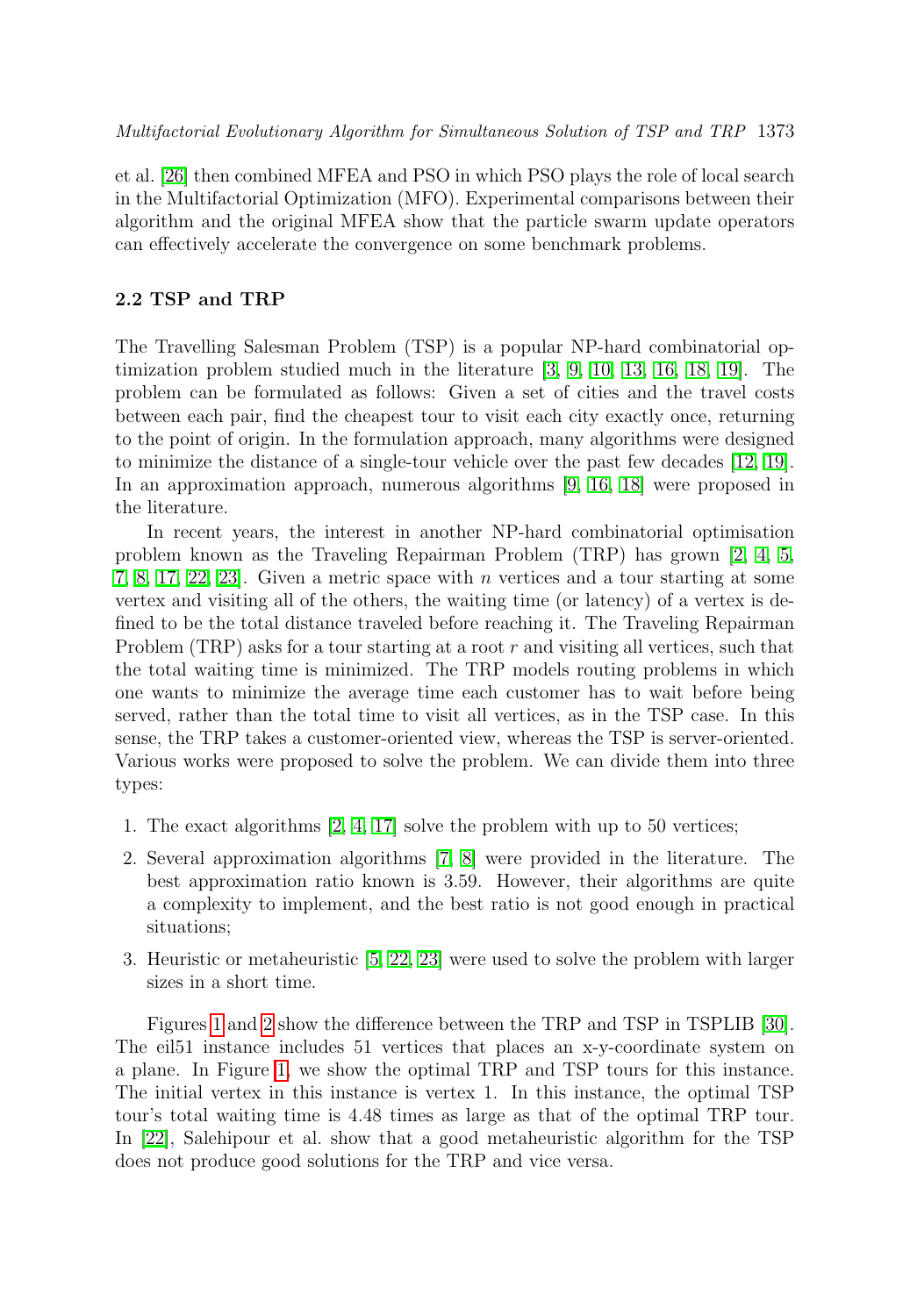Recently, in [\[1\]](#page-24-5), Arellano-Arriaga et al. provided the bi-objective approach that considers a single-vehicle tour and seeks to minimize the travel time and the latency of that tour simultaneously. They called this problem the Minimum Latency-Distance Problem (MLDP). Their approach minimizes only one problem with two objective functions, while the proposed approach minimizes two objective functions simultaneously.

The above algorithms are the state-of-the-art algorithms for the TSP and TRP. However, they solve each problem well independently, but they cannot simultaneously produce good solutions for two problems. That means the proposed approach is the first algorithm that obtains two good solutions for both the TSP and TRP.

# 0 10 20 30 40 50 60 70  $0\frac{L}{0}$ 10 20 30 40 50 60 70 *X Y*

#### 2.3 The Proposed Approach

<span id="page-4-0"></span>Figure 1. The optimal TSP tour on the eil51 instance

The problem is also NP-hard because it is a generalization case of the TSP and TRP. For NP-hard problems, there are three common approaches to solve the problem, namely,

- 1. exact algorithms,
- 2. approximation algorithms,
- 3. heuristic (or metaheuristic) algorithms:
	- The exact algorithms guarantee to find the optimal solution and take exponential time in the worst case.

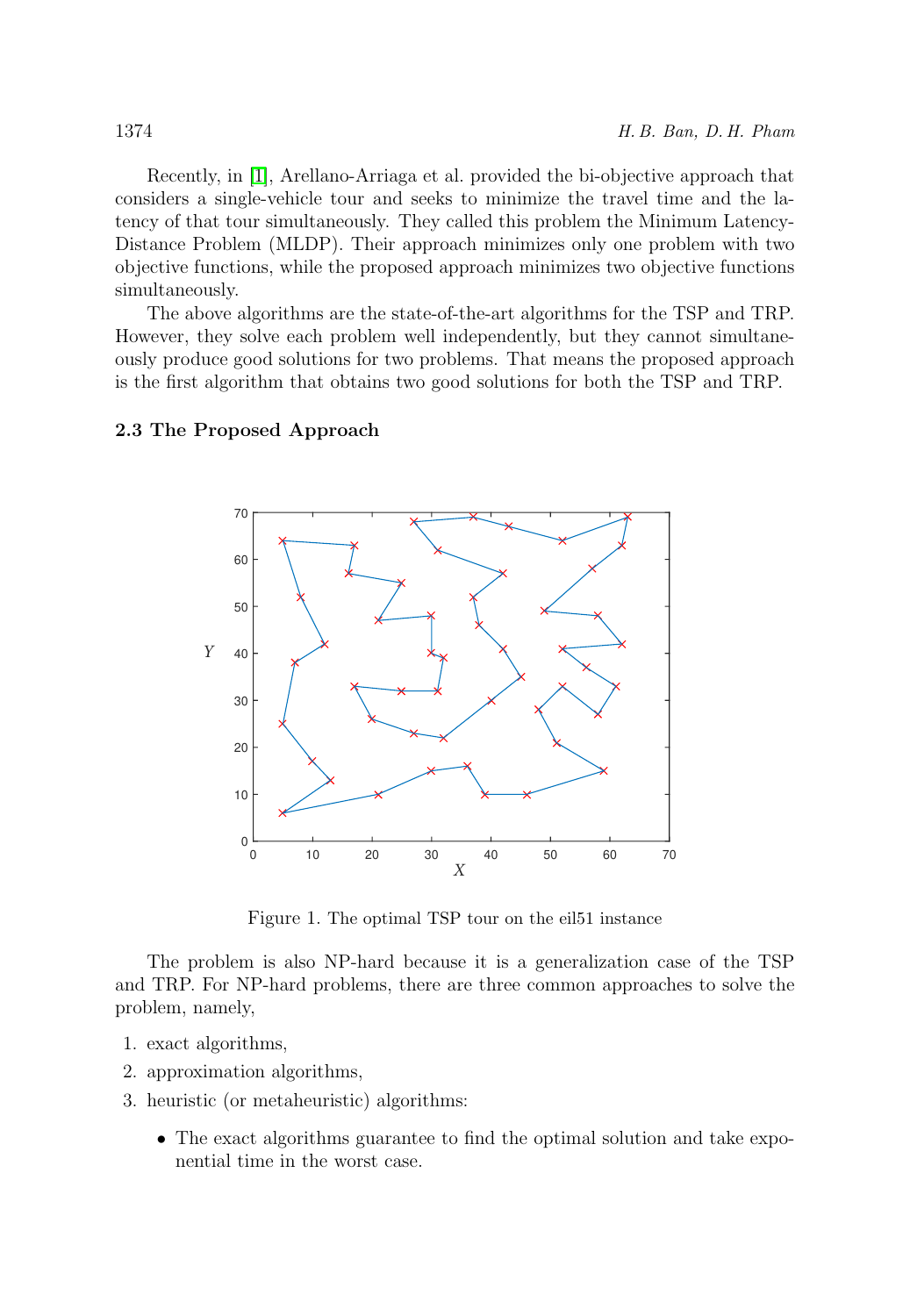

<span id="page-5-0"></span>Figure 2. The optimal TRP tour on the eil51 instance

- An  $\alpha$ -approximation algorithm produces a solution within some factor of  $\alpha$ of the optimal solution.
- Heuristic (metaheuristic) algorithms perform well in practice and validate their empirical performance on an experimental benchmark of interesting instances.

The problem is NP-hard problem; thus, a (heuristic) or metaheuristic algorithm is a suitable approach for a short computation time. Previously, several metaheuristics have been proposed [\[5,](#page-24-3) [9,](#page-25-3) [16,](#page-25-6) [18,](#page-25-7) [22,](#page-26-4) [23\]](#page-26-5). However, they are designed to solve each problem independently. That means they cannot solve two problems well at the same time.

In this paper, we propose a new approach using the MFEA framework to solve two problems simultaneously. The proposed MFEA has two tasks simultaneously: the first is solving the TRP problem, and the second is solving the TSP. Experiment results show the efficiency of the proposed MFEA:

- 1. for small instances, the algorithm reaches the optimal solutions of both problems;
- 2. for large cases, our solutions are better than those of the previous MFEA approaches.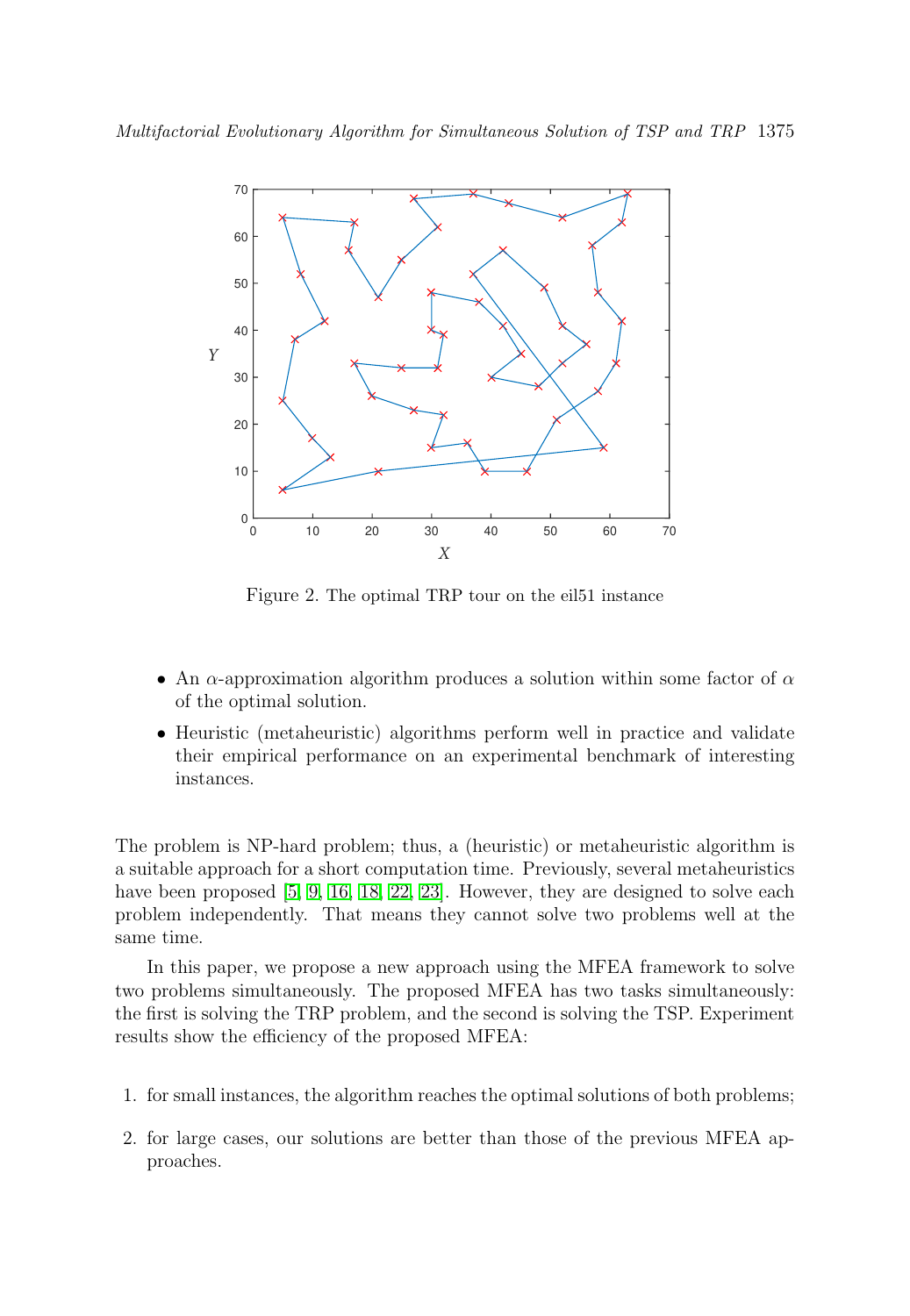# <span id="page-6-0"></span>3 PRELIMINARIES

The concept of multifactorial optimization (MFO) is formalized in [\[6\]](#page-25-0). After that, we describe how to use the concept of MFO in EA briefly. Assume that, we have  $k$ optimization problems needed to be performed simultaneously. Without loss of generality, all tasks are assumed to be minimization problems. The  $j<sup>th</sup>$  task, denoted  $T_i$ , has objective function  $f_j: X_j \to R$ , in which  $X_j$  is solution space. We need to find k solutions  $\{x_1, x_2, \ldots, x_{k-1}, x_k\} = \arg \min \{f_1(x), f_2(x), \ldots, f_{k-1}(x), f_k(x)\},$  where  $x_j$ is a feasible solution in  $X_j$ . Each  $f_j$  is considered as an additional factor that impacts the evolution of a single population of individuals. Therefore, the problem also is called k-factorial problem. For a composite problem, general method for comparing individuals is necessary. Each individual  $p_i$  ( $i \in \{1, 2, ..., |P|\}$ ) in a population P has a set of properties as follows: Factorial Cost, Factorial Rank, Scalar Fitness, and Skill Factor. These properties allow us to sort, and select individuals in the population.

- Factorial Cost  $c_j^i$  of the individual  $p_i$  is its fitness value for task  $T_j$   $(1 \leq j \leq k)$ .
- Factorial rank  $r_j^i$  of  $p_i$  on the task  $T_j$  is its index in the list of population individuals sorted in ascending order with respect to  $c_j^i$ .
- Scalar-fitness  $\phi_i$  of  $p_i$  is given by its best factorial rank over all tasks as  $\phi_i =$  $\frac{1}{\min_{j\in{1,...,k}}r_j^i}.$
- Skill-factor  $\rho_i$  of  $p_i$  is the one task, amongst all other tasks, on which the individual is most effective, i.e.,  $\rho_i = \arg \min_j \{r_j^i\}$  where  $j \in \{1, 2, ..., k\}$ .

According to the scalar-fitness, we can compare population individuals in a multitasking environment. The basic structure of the MFEA (presented in Figure [2\)](#page-5-0) includes main steps: population generation with skill-factor in unified search space, assortative crossover and mutation operator, skill-factor assignment, and elitist. We describe the pseudo-code of the basic MFEA in Algorithm [1](#page-9-0) as follows: We initialize  $Sp(Sp)$  is the size of population) individuals in the unified search space. They then are evaluated by calculating the factorial fitness and skill-factor of each individual. After the initialization, the iteration begins with selecting parents for the crossover and mutation operators. The output of these operators are offsprings. After that, the skill-factors selected randomly among those of the parents are assigned to those of the offsprings. Next, the offspring and the parent are merged to create a new population that has  $2 \times Sp$  individuals, and finally the Elitist strategy keeps the  $Sp$ best solutions in terms of scalar-fitness for the next generation. The algorithm stops when the stop condition is satisfied.

Figure [3](#page-7-0) shows the difference between the traditional GA and MFEA. In the MFEA, the crossover and mutation are also applied like the traditional GA. Unlike the traditional GA, the productions depend on two aspects: 1) the parents' skill factor and random mating probability (notation: rmp). More specifically, the offspring is created using crossover from parents that have the same skill factor. Otherwise, the offspring is produced by a crossover with the random mat-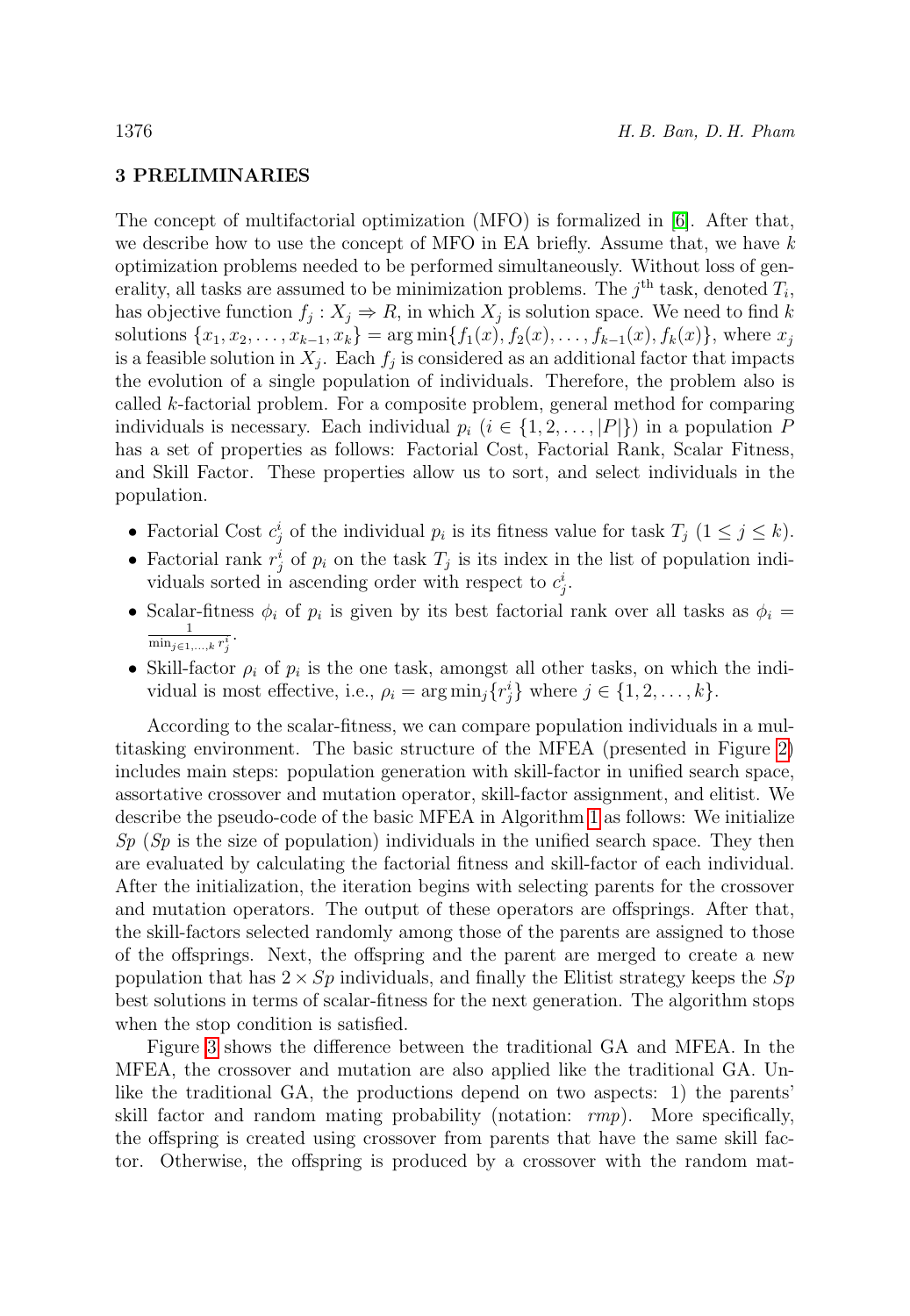

<span id="page-7-0"></span>Figure 3. The similarity and difference between EA and MFEA

<span id="page-7-1"></span>

Figure 4. The difference between multiobjective and multifactorial optimization [\[15\]](#page-25-12)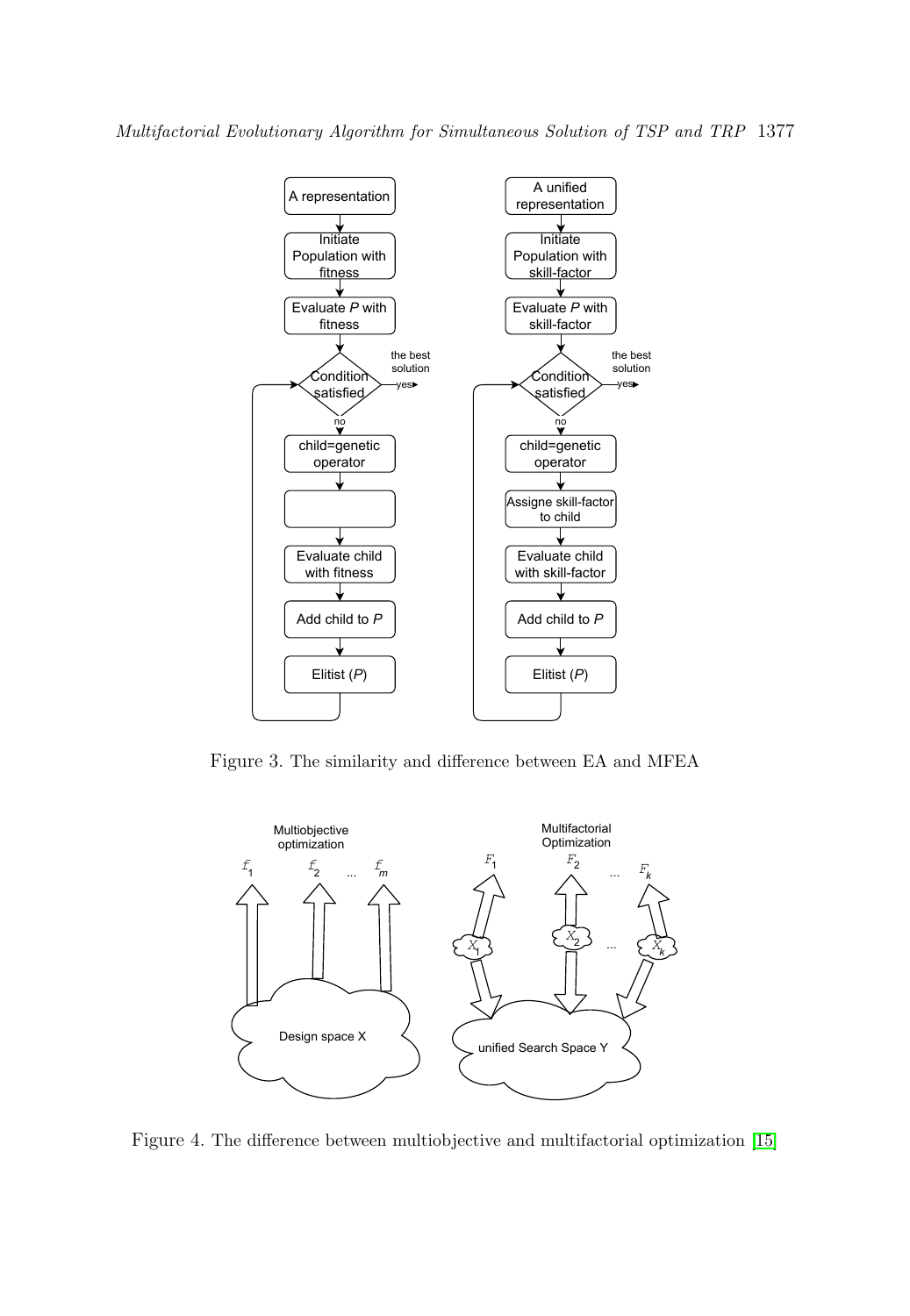ing probability or mutation when parents have different skill factors. A large  $rmp$ creates more knowledge exchanging between two tasks. Also, unlike traditional GA, the offspring is not evaluated directly. The skill factor is assigned to the offspring.

Also, in Figure [4,](#page-7-1) the MFEA is different from multiobjective optimization. In multiobjective optimization, only one problem with many objective functions is solved, while the MFEA aims to optimize many tasks simultaneously. More clearly, While multiobjective optimization generally uses a single representative space for all objective functions, the MFEA unifies multiple representative spaces for many problems.

#### <span id="page-8-0"></span>4 THE PROPOSED ALGORITHM

In this section, we introduce pseudocode of the proposed MFEA to solve two problems simultaneously. The TSP task is corresponding to a particular task in MFEA, while another is the TRP task. In the initial step, we created  $Sp$  individuals in the unified search space. Each individual is evaluated by calculating its factorial fitness and skill factor. After the initialization, the algorithm repeats these following actions until the stop condition is satisfied. The next step, selection operator picks parents to crossover or mutate. After the crossover and mutation operators, the offsprings are generated. The skill-factors among those of the parents are assigned to the obtained offsprings randomly. Next, the offspring and parent are merged to obtain a new population that has  $2 \times Sp$  individuals, and the Elitist strategy keeps the  $Sp$  best solutions in terms of scalar-fitness for the next generation. In the population, we choose the individual with the best scalar-fitness to implement RVND procedure. The proposed algorithm is shown in Algorithm [1.](#page-9-0)

#### 4.1 Creating Unified Search Space – USS

For two problems, many representations are proposed in the literature. These works indicate the efficiency of permutation representation in comparison with the others. In this paper, the permutation encoding is used, in which an individual is represented as a list of n vertices  $(v_1, v_2, \ldots, v_k, \ldots, v_n)$ , where  $v_1$  is root and  $v_k$  is the  $k^{\text{th}}$  vertex to be visited. Figure [2](#page-5-0) depicts this encoding for two tasks.

#### 4.2 Initializing Population

Each tour created randomly takes a role as an individual in the population. Therefore, we have  $Sp$  individuals in the initial population for the genetic step.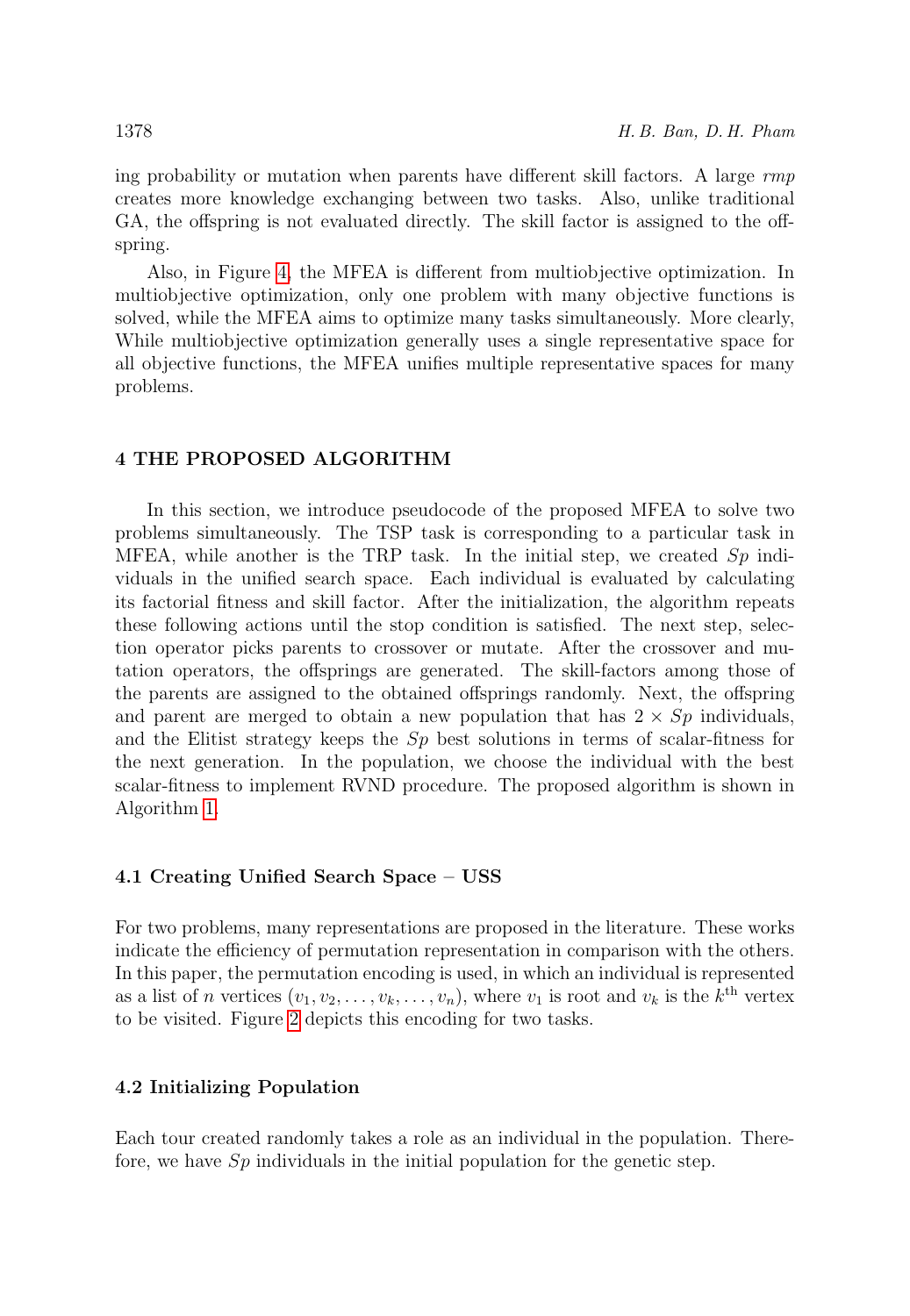Multifactorial Evolutionary Algorithm for Simultaneous Solution of TSP and TRP 1379

Algorithm 1 MFEA-RVND

<span id="page-9-0"></span>**Input:**  $K_n, C_{ij}, P, Sp, rmp$  are the graph, the cost matrix, the population, the size of population, and probability of crossover operator, respectively. **Output:** The best solution  $T^*$ . Create Unified Search Space – USS; Init population; while (The termination criterion of the GA is not satisfied) do {Genetic operators step} for  $(j = 1; j \leqslant Sp; j++)$  do  $(TP, TM) = \text{Selection}(P, NG);$  {select two parents TM, TP from the population} if TM and TP have the same skill-factor or  $(rand(1) \leq rmp)$  then  $TC_1, TC_2 = Crossover(TP, TM);$  { $TC_1, TC_2$  are the children}  $TC_1, TC_2$ 's skill-factors are set to TP or TM randomly; else  $TC_1 = \text{Mutate}(TP);$  $TC_1 = \text{Mutate}(TM);$  $TC_1$ 's skill-factor is set to TP;  $TC_2$ 's skill-factor is set to TM; end if  $P = P \cup \{TC_1, TC_2\}; \{\text{Add } TC_1, TC_2 \text{ to the current population}\}\$ end for Update scalar-fitness for all individuals in  $P$ ;  $P =$  Elitism-Selection(P); {Keep the best  $Sp$  individuals}  $T =$  Select the best individual from P; {RVND step} convert a solution from unified representation to representation for each task;  $RVND(T);$ end while return  $T^*$ ;



Figure 5. The interpretation of unified representation for each task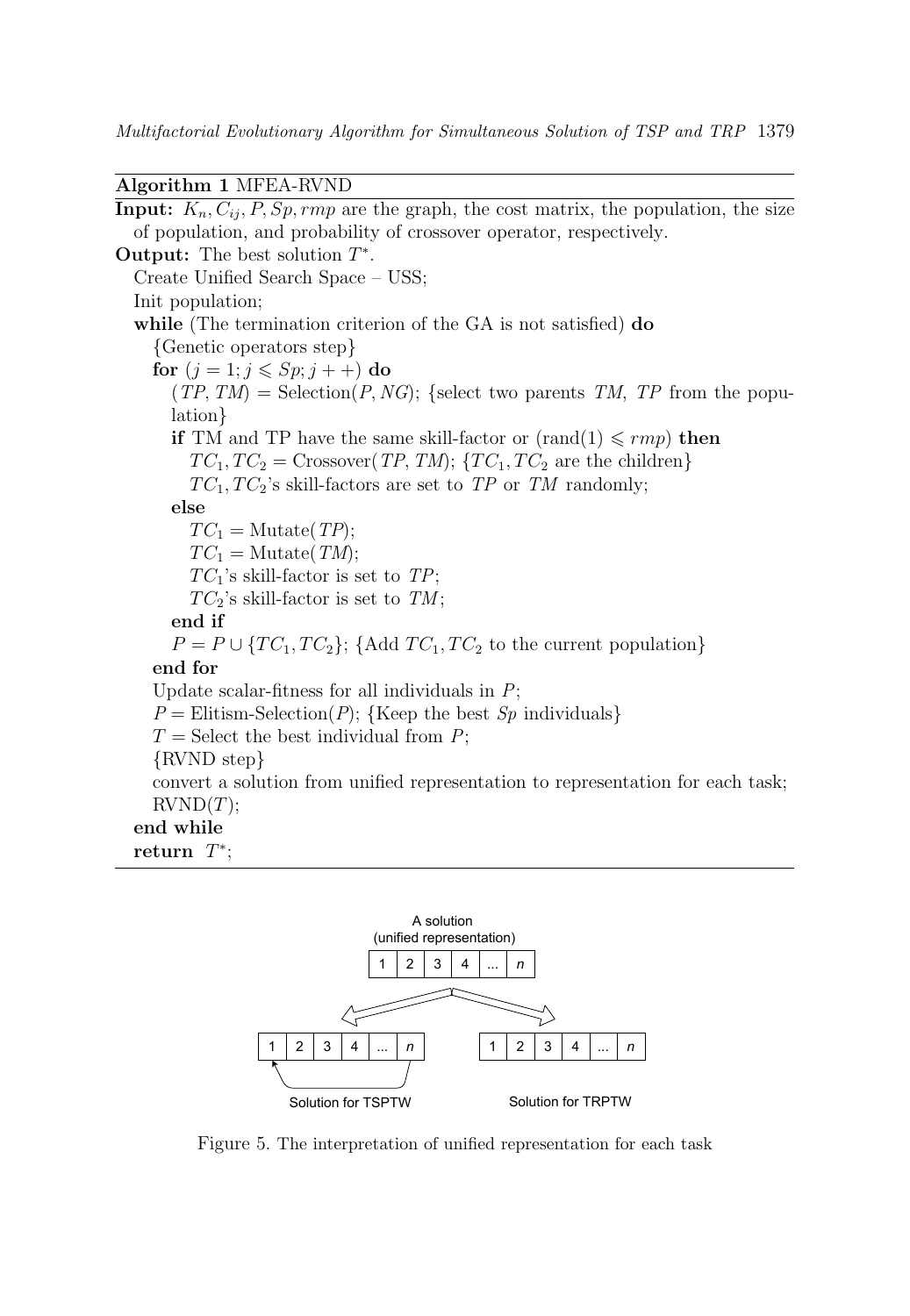```
Algorithm 2 Crossover(TP, TM )
Input: TP, TM are the parent tours, respectively.
Output: A new child T.
  type = rand(3);rnd = rand(3);
  if (type == 1) then
     {the first type crossover is selected}
    if (rnd == 1) then
       TC = PMX(TP, TM);{PMX is chosen}
    else if (md == 2) then
       TC = \mathbf{CX}(TP, TM);{CX is selected}
    else if (md==3) then
       TC = POS(TP, TM){POS is selected}
    end if
  else if (type == 2) then
    {the second type is selected}
    if (rnd == 1) then
       TC = EXX(TP, TM);{EXX is selected}
    else if (rnd == 2) then
       TC = \mathbf{EAX}(TP, TM);{EAX is selected}
    else if (rnd == 3) then
       TC = \mathbf{H} \mathbf{G} \mathbf{r} \mathbf{e} \mathbf{X} (TP, TM) \{ \text{H} \text{G} \text{r} \mathbf{e} \mathbf{X} \} is selected}
    end if
  else if (type == 3) then
    {type 3 is selected}
    if (rnd == 1) then
       TC = SC(TP, TM);{SC is selected}
    else if (md == 2) then
       TC = \textbf{MC}(TP, TM);{MC is selected}
    else if (rnd == 3) then
       TC = ULX(TP, TM){U LX is selected}end if
  end if
```
# 4.3 Evaluating for Individuals

The fitness function represents the method for the evaluation of individuals. We calculate skill-factor and scalar-fitness for each individual. The larger the scalarfitness, the better the individual is.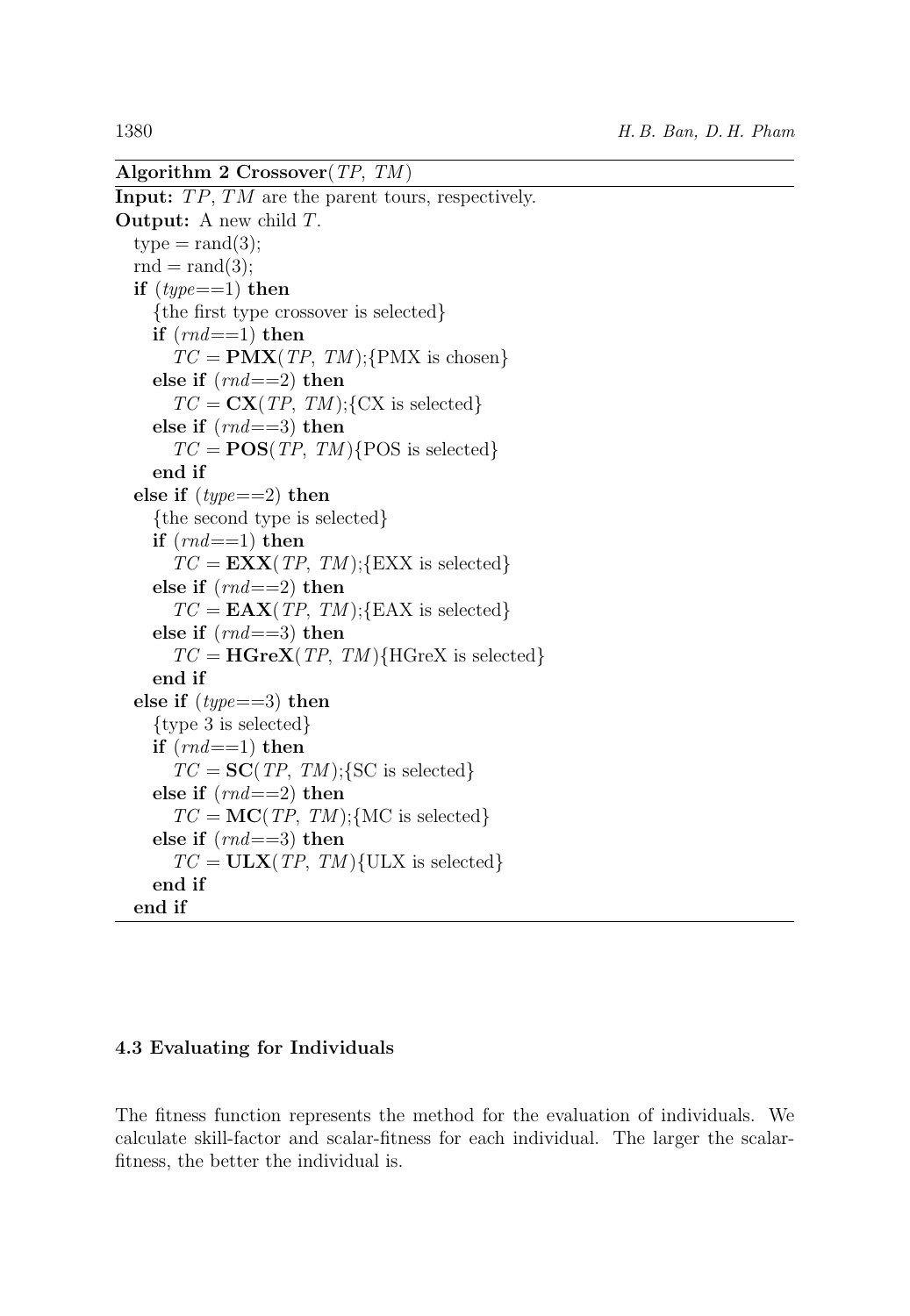Multifactorial Evolutionary Algorithm for Simultaneous Solution of TSP and TRP 1381

<span id="page-11-0"></span>Algorithm 3 Mutate( $TC$ ) **Input:**  $TC$  is the child tour, respectively. **Output:** A new child  $TC$ . {Choose a mutation operator randomly}  $rnd = rand(3)$ ; if  $(rnd == 1)$  then  $TC = EM(TC)$ {EM is selected} else if  $(rnd == 2)$  then  $TC = IM(TC){M$  is selected end if

# Algorithm  $4$  RVND $(T)$

<span id="page-11-1"></span>**Input:**  $T$  is a tour. Output: A new solution T. Initialize the Neighborhood List NL; while  $NL \neq 0$  do Choose a neighborhood  $N$  in  $NL$  at random  $T' \leftarrow \text{arg min } N(T)$ ; {Neighborhood search} if  $((W(T^{'}) \lt W(T^*))$  then  $T \leftarrow T'$ Update NL; else Remove N from the NL; end if if  $(W(T^{'}) < W(T^{*}))$  then  $T^* \leftarrow T';$ end if end while

#### 4.4 Selection Operator

The selection phase is the process where the individuals are selected based on their scalar-fitness to mate and produce new offspring. There is no special selection method. In this work, the tournament selection operator is applied [\[24\]](#page-26-8). A group of NG individuals with a specified size is selected on a random basis. Then, two individuals that have the best scalar-fitness in the group will be chosen. These individuals will become parental individuals. Increased selection pressure can be provided by simply increasing the size of the group, as the winners from a larger size will, on average, have higher scalar-fitness than the winners of a small size.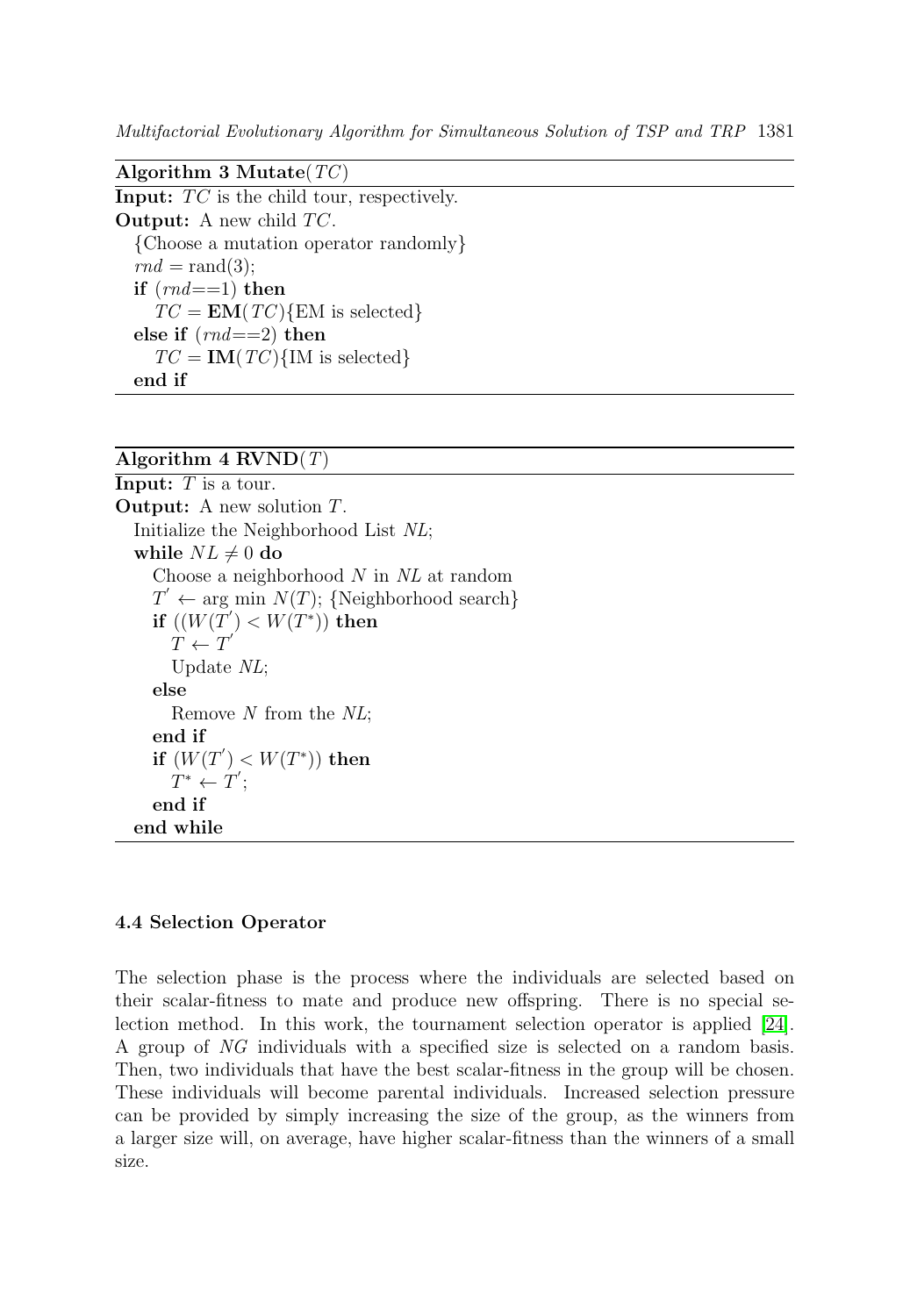

Figure 6. An illustration of converting unified representation to particular representation

#### 4.5 Crossover Operator

The operator is done with the predefined crossover probability  $(rmp)$  or if parents have the same skill-factor. In [\[25\]](#page-26-9), they divide the crossover operators into three types. We found no logical explanation of which one should bring a better performance or better overall results. In a pilot study, we found that the algorithm's performance is relatively insensitive to crossover operators, which are used. As testing our algorithm on all operators would have been computationally too expensive, we implement our numerical analysis on some selected operators for each type. In this work, the following operators are selected: type 1 (PMX, CX, and POS), type 2 (EXX, EAX, and HGreX), and type 3 (SC, MC, and ULX) [\[25\]](#page-26-9). Using multiple crossovers makes the population more diverse than using only one crossover. Therefore, it can help the algorithm to prevent being trapped in a local optimum. The offspring's skill-factor is set to the one of father or mother randomly. The detail of this step is given in Algorithm [2.](#page-10-0)

#### 4.6 Mutation Operator

The operator is done if the above crossover does not occur. Mutation is an operator that serves as the means to keep the diversity of the population. It is one of the easiest operators to implement, so we have quite different mutation methods. Several mutations are used in our algorithm. Firstly, the simplest mutation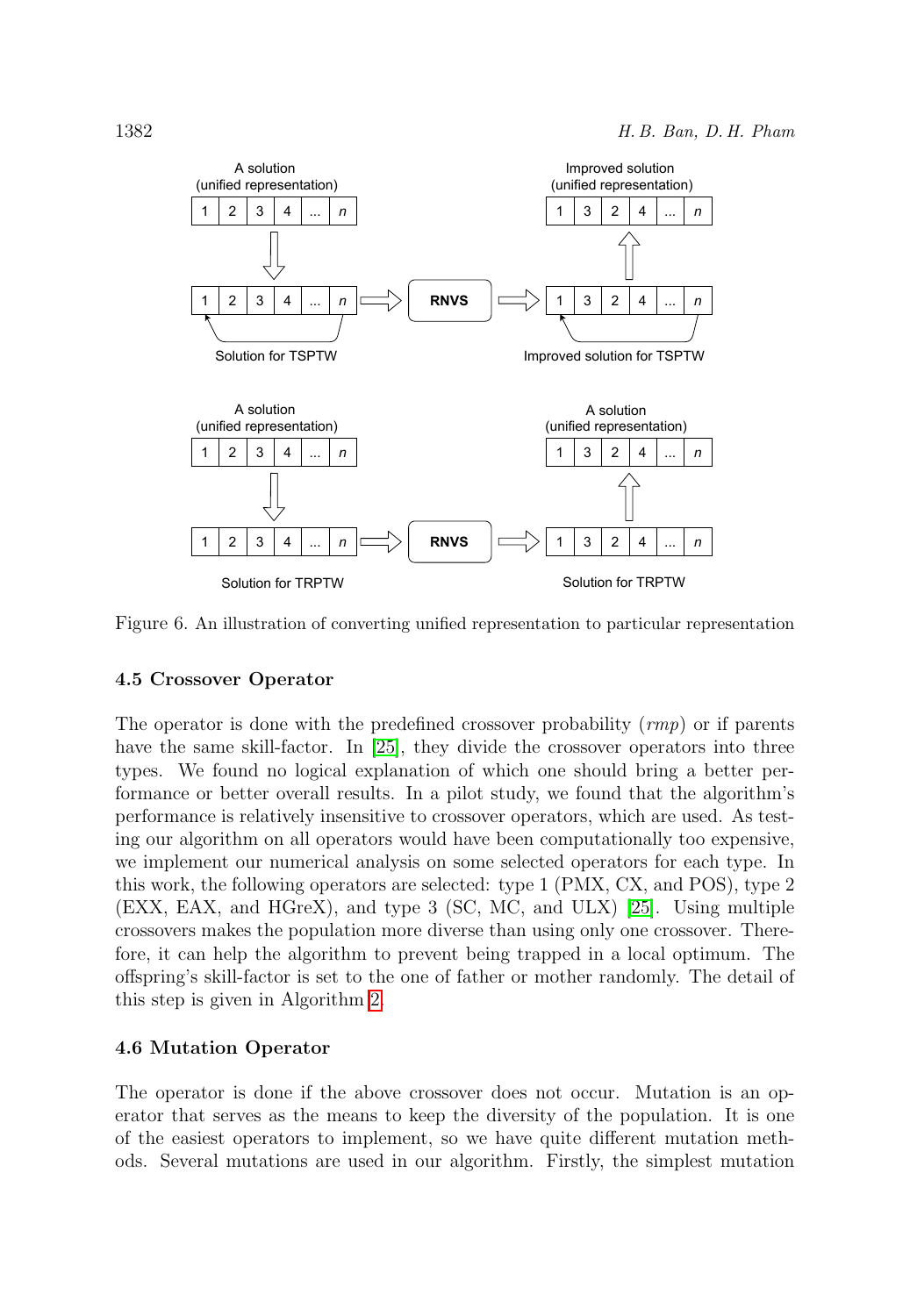(EM) is the basic random exchange of two adjacent customers on tour. Secondly, another simple method is the insertion mutation (IM), which removes the customer from its place and inserts it in a random place on tour in another position. Specific time this mutation is performed, we select one of three operators randomly. After the mutation operator, two offsprings are created from the parents. Their skill-factors are set to those of parents. The detail of this step is given in Algorithm [3.](#page-11-0)

#### 4.7 Elitism Operator

Let us start with the very popular elitism operator [\[24\]](#page-26-8). Elitism is a process that ensures the survival of the best intermediate solutions, so they are not lost through the evolutionary processes. Researchers define the number (usually very small, equal, or below 15 %) of the best solutions that automatically advance to the next generation. Our method chooses  $Sp$  individuals to the next generation, in which 15% of them are the best solutions in the previous generation, and the remaining individuals are chosen randomly from P.

# 4.8 RVND

Every search algorithm needs to balance the exploration and exploitation of a search space. Exploration is the process of finding new promising space, whilst exploitation is the process of exploiting good regions of visited search space. Our GA is also combined with RVND to keep a balance between exploration and exploitation. The GA helps to explore the promising solution spaces while the RVND exploits these spaces. Before the RVND step, we convert a solution from unified representation to representation for each task. The RVND then applies to this solution. Finally, the output of the RVND is converted into a unified representation for the next step.

For the RVND step, we use several neighborhoods such as remove-insert, reinsertion, swap-adjacent, swap, 2-opt, and or-opt in [\[28\]](#page-26-10). A pseudocode of the RVND algorithm is given in Algorithm [4.](#page-11-1)

**The stop condition:** After the number of generations  $(Np)$ , the best solution has not been improved, the GA stops.

# <span id="page-13-0"></span>5 COMPUTATIONAL EVALUATIONS

We have implemented the algorithm in  $C#$  language to evaluate its performance. The experiments are conducted on a personal computer equipped with a Xeon E-2234 CPU and 16 GB bytes RAM memory. Through preliminary experiments, we observed that the values  $m = 10$ ,  $Sp = 300$ ,  $NG = 5$ ,  $rmp = 0.7$ , and  $Np = 20$ resulted in a good trade-off between solution quality and run time. This parameter setting has thus been used in the following experiments.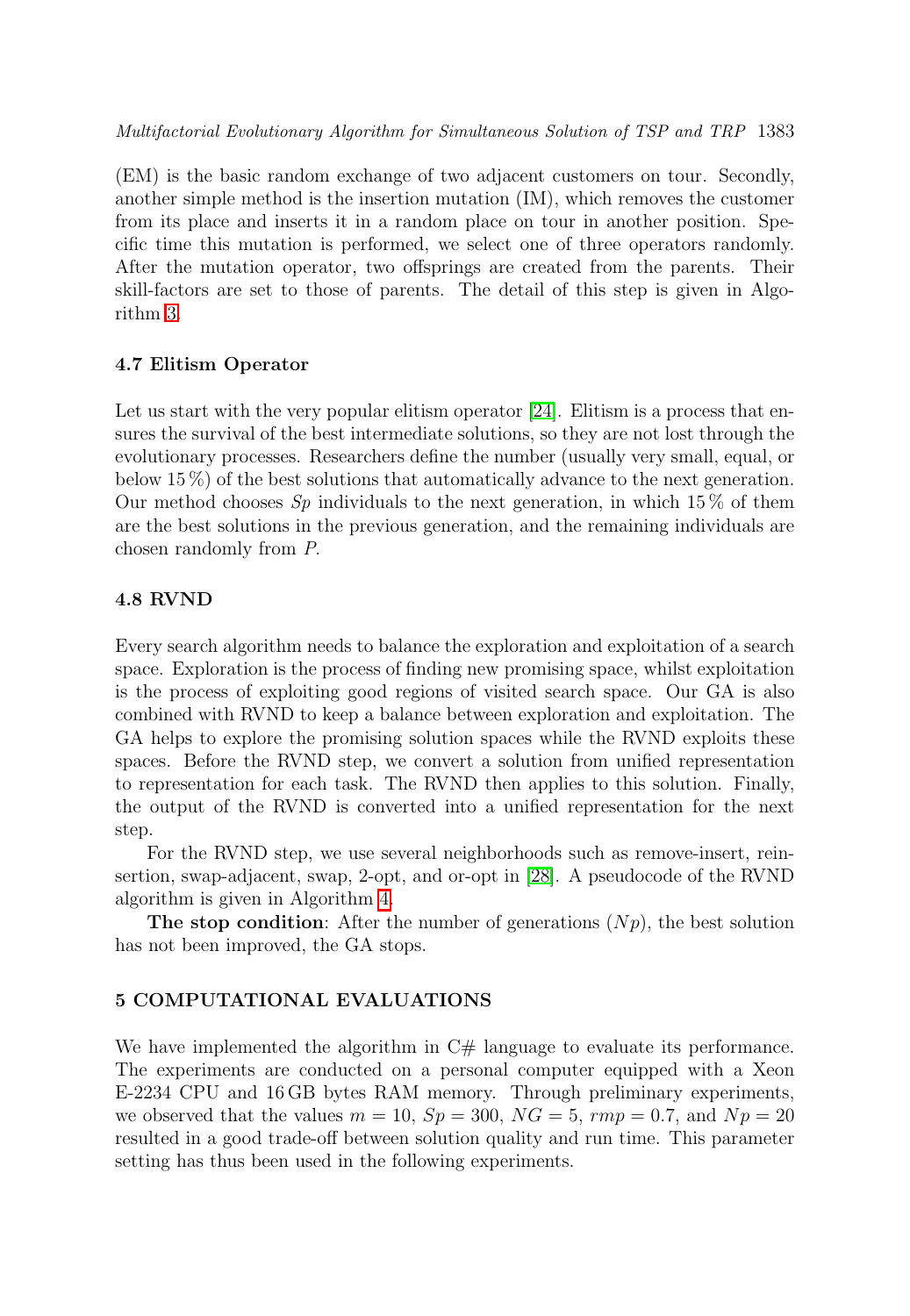The instances are gotten from the TSP and TRP benchmark in [\[22,](#page-26-4) [30\]](#page-26-7). We implemented our experiments on selected instances because testing on all instances would have been computationally too expensive. These are instances as follows:

- 1. The TSPLIB [\[30\]](#page-26-7) includes many instances from 50 to 200 instances;
- 2. Three of these sets are generated by [\[22\]](#page-26-4), where each of them is composed of 20 instances with 20, 30, 40, 50, and 100 customers, respectively.

Note that: TRP-30x and TRP-40x are generated randomly according to the method described in [\[22\]](#page-26-4). The aim of creating additional small instances is to obtain their optimal solutions from exact algorithm  $|4|$ . All tested instances from  $|2, 20, 22, 23,$  $|2, 20, 22, 23,$  $|2, 20, 22, 23,$  $|2, 20, 22, 23,$ [29\]](#page-26-2) are only Euclidean instances, and are available upon request.

The efficiency of the metaheuristic algorithm can be evaluated by comparing the best solution found by our algorithm (notation: *Best.Sol*) to

- 1. the optimal solution (notation: OPT); and
- 2. the previous metaheuristic solution (notation: UB) as follows:

$$
gap_1[\%] = \frac{Best.Sol - OPT}{OPT} \times 100\%,\tag{1}
$$

$$
gap_2[\%] = \frac{Best.Sol - UB}{UB} \times 100\%.\tag{2}
$$

In the experiments, our algorithm directly compares with the state-of-the-art metaheuristic algorithms [\[20,](#page-26-6) [29\]](#page-26-2) on the same benchmark. These algorithms are developed from the MFEA framework. In Tables, OPT, Aver.Sol and Best.Sol are the optimal, average, and best solution after ten runs, respectively. Let  $Time$  be the running time such that the proposed algorithm reaches the best solution. Moreover, the proposed algorithm also compares to the known-best solutions (or the optimal solutions) for the TSP [\[30,](#page-26-7) [31\]](#page-26-11) and TRP [\[2,](#page-24-1) [23\]](#page-26-5) in the literature. Yuan et al. support the source code of their algorithm in [\[29\]](#page-26-2) while the dMFEA-II algorithm [\[20\]](#page-26-6) was implemented by us. All algorithms are run on the same instances. Tables [1,](#page-15-0) [2,](#page-16-0) [3](#page-17-0) and [4](#page-18-0) compare between the MFEA + RVND and OA  $[20]$ , and YA  $[29]$ . In the TSP, the optimal solutions of the TSPLIB-instances are extracted [\[30\]](#page-26-7) while the optimal or best solutions are obtained by running Concord tool [\[31\]](#page-26-11) for the other instances. In the TRP, the optimal or best solutions are obtained from [\[2,](#page-24-1) [23\]](#page-26-5).

#### 5.1 Comparison with the Previous MFEA Algorithms

Tables [1,](#page-15-0) [2,](#page-16-0) [3](#page-17-0) and [4](#page-18-0) compare the proposed algorithm to two algorithms [\[20,](#page-26-6) [29\]](#page-26-2) for one hundred instances of both problems. The values in Table [5](#page-19-0) are the average ones calculated from Tables [1,](#page-15-0) [2,](#page-16-0) [3](#page-17-0) and [4.](#page-18-0) Tables [5,](#page-19-0) [6](#page-19-1) and [7](#page-19-2) show the results that the proposed algorithm reaches better solutions than the others in terms of the average gap in both problems. In addition, to more clearly illustrate the proposed algorithm's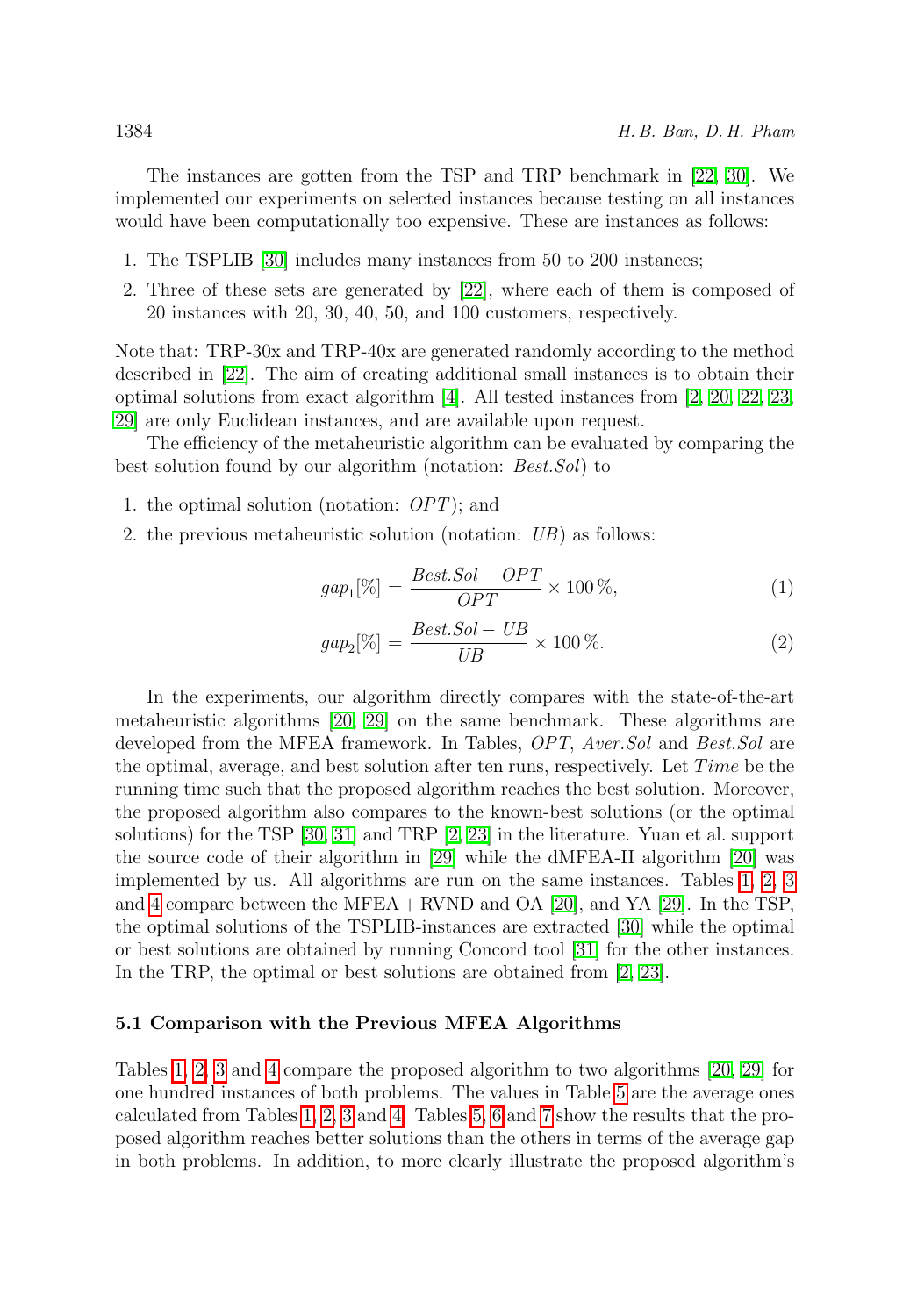|            |     | Time             |                | 0.74                     | 17.0                     | 0.54                     | 77.0                 | 0.69                 | 0.53                     | 0.58                     | 0.66                 | 67.0               | 67.0                     | 0.55                     | 0.79                 | 67.0                     | 0.65                     | 0.74                     | 0.54                 | 0.63                     | 77.0                     | 0.74                     | 67.0                     | 0.69    |  |
|------------|-----|------------------|----------------|--------------------------|--------------------------|--------------------------|----------------------|----------------------|--------------------------|--------------------------|----------------------|--------------------|--------------------------|--------------------------|----------------------|--------------------------|--------------------------|--------------------------|----------------------|--------------------------|--------------------------|--------------------------|--------------------------|---------|--|
|            |     | $gap_1$          |                | $\circ$                  | 0                        | 0                        | 0                    | $\circ$              | $\circ$                  | $\circ$                  | $\circ$              | $\circ$            | $\circ$                  | $\circ$                  | $\circ$              | $\circ$                  | $\circ$                  | 0                        | $\circ$              | $\circ$                  | $\circ$                  | $\circ$                  | $\circ$                  | $\circ$ |  |
|            | TRP | aver.            | los            | 3175                     | 3248                     | 3570                     | 2983                 | 3248                 | 3328                     | 2809                     | 3461                 | 3475               | 3359                     | 2916                     | 3314                 | 3412                     | 3297                     | 2862                     | 3433                 | 2913                     | 3124                     | 3299                     | 2796                     |         |  |
|            |     | best.            | уos            | 3175                     | 3248                     | 3570                     | 2983                 | 3248                 | 3328                     | 2809                     | 3461                 | 3475               | 3359                     | 2916                     | 3314                 | 3412                     | 3297                     | 2862                     | 3433                 | 2913                     | 3124                     | 3299                     | 2796                     |         |  |
| MFEA       |     | Time             | Time           | 0.70                     | 0.51                     | 0.75                     | 0.78                 | 0.70                 | 0.73                     | 0.72                     | 0.62                 | 0.70               | 0.55                     | 0.71                     | 0.51                 | 0.58                     | 0.51                     | 0.53                     | 0.75                 | 0.71                     | 0.60                     | 0.79                     | 0.51                     | 0.65    |  |
|            |     | $gap_1$          |                | $\circ$                  | $\overline{\phantom{0}}$ | $\circ$                  | $\circ$              | $\circ$              | $\circ$                  | $\overline{\bullet}$     | $\overline{\bullet}$ | $\circ$            | $\circ$                  | $\circ$                  | $\circ$              | $\circ$                  | $\circ$                  | $\circ$                  | $\overline{\bullet}$ | $\circ$                  | $\circ$                  | $\circ$                  | $\overline{\bullet}$     | $\circ$ |  |
|            | TSP | aver.            | уos            | 357                      | 375                      | 391                      | 343                  | 341                  | 379                      | 355                      | 367                  | 403                | 432                      | 338                      | 373                  | 392                      | 380                      | 341                      | 385                  | 342                      | 402                      | 373                      | 388                      |         |  |
|            |     | best.            | уos            | 357                      | 375                      | 391                      | 343                  | 341                  | 379                      | 355                      | 367                  | 403                | 432                      | 338                      | 373                  | 392                      | 380                      | 341                      | 385                  | 342                      | 402                      | 373                      | 388                      |         |  |
|            |     | $gap_1$          |                | $\circ$                  | $\circ$                  | $\circ$                  | $\circ$              | $\circ$              | $\overline{\phantom{0}}$ | $\overline{\phantom{0}}$ | $\circ$              | $\circ$            | $\circ$                  | $\overline{\phantom{0}}$ | $\circ$              | $\circ$                  | $\overline{\phantom{0}}$ | $\circ$                  | $\circ$              | $\circ$                  | $\circ$                  | $\overline{\phantom{0}}$ | $\overline{\phantom{0}}$ | $\circ$ |  |
|            | TRP | best.            | гoς            | 3175                     | 3248                     | 3570                     | 2983                 | 3248                 | 3328                     | 2809                     | 3461                 | 3475               | 3359                     | 2916                     | 3314                 | 3412                     | 3297                     | 2862                     | 3433                 | 2913                     | 3124                     | 3299                     | 2796                     |         |  |
| Z          |     | $gap_1$          |                | $\overline{\phantom{0}}$ | $\overline{\bullet}$     | $\overline{\phantom{0}}$ | $\overline{\bullet}$ | $\overline{\bullet}$ | $\overline{\bullet}$     | $\overline{\circ}$       | $\overline{\circ}$   | $\overline{\circ}$ | $\overline{\phantom{0}}$ | $\overline{\circ}$       | $\overline{\bullet}$ | $\overline{\phantom{0}}$ | $\overline{\circ}$       | $\overline{\phantom{0}}$ | $\overline{\circ}$   | $\overline{\phantom{0}}$ | $\overline{\phantom{0}}$ | $\overline{\bullet}$     | $\overline{\phantom{0}}$ | $\circ$ |  |
|            | ESL | best.            | los            | 357                      | 375                      | 591                      | 343                  | 541                  | 379                      | 355                      | 367                  | 403                | 432                      | 338                      | 373                  | 392                      | 380                      | 341                      | 385                  | 342                      | 402                      | 373                      | 388                      |         |  |
|            |     | $d\overline{v}$  |                | $\circ$                  | 0                        | $\circ$                  | $\circ$              | $\circ$              | $\circ$                  | $\circ$                  | $\circ$              | $\circ$            | $\circ$                  | $\circ$                  | $\circ$              | 0                        | $\circ$                  | $\circ$                  | $\circ$              | $\circ$                  | $\circ$                  | $\circ$                  | $\circ$                  | $\circ$ |  |
|            | TRP | best.            | роs            | 3175                     | 3248                     | 3570                     | 2983                 | 3248                 | 3328                     | 2809                     | 3461                 | 3475               | 3359                     | 2916                     | 3314                 | 3412                     | 3297                     | 2862                     | 3433                 | 2913                     | 3124                     | 3299                     | 2796                     |         |  |
| A          |     | dob              |                | $\circ$                  | $\circ$                  | $\circ$                  | $\overline{\bullet}$ | $\overline{\bullet}$ | $\overline{\phantom{0}}$ | $\circ$                  | $\overline{\bullet}$ | $\circ$            | $\overline{\phantom{0}}$ | $\circ$                  | $\circ$              | $\overline{\bullet}$     | $\overline{\circ}$       |                          | $\circ$              | $\circ$                  | $\overline{\phantom{0}}$ | $\overline{\circ}$       | $\circ$                  | $\circ$ |  |
|            | ESL | best.            | <sub>sol</sub> | 357                      | 375                      | 391                      | 343                  | 341                  | 379                      | 355                      | 367                  | 403                | 432                      | 338                      | 373                  | 392                      | 380                      | 341                      | 385                  | 342                      | 402                      | 373                      | 388                      |         |  |
|            |     | TRP              |                | 3175                     | 3248                     | 3570                     | 2983                 | 3248                 | 3328                     | 2809                     | 3461                 | 3475               | 3359                     | 2916                     | 3314                 | 3412                     | 3297                     | 2862                     | 3433                 | 2913                     | 3124                     | 3299                     | 2796                     |         |  |
| <b>OPT</b> |     | TSP <sup>1</sup> |                | 357                      | 375                      | 391                      | 343                  | 341                  | $\overline{379}$         | 355                      | 367                  | 403                | 432                      | 338                      | 373                  | 392                      | 380                      | 341                      | 385                  | 342                      | 402                      | $\overline{373}$         | 388                      |         |  |
|            |     | Instances        |                | TRP-20-1                 | TRP-20-2                 | TRP-20-3                 | TRP-20-4             | TRP-20-5             | TRP-20-6                 | TRP-20-7                 | TRP-20-8             | TRP-20-9           | TRP-20-10                | TRP-20-11                | TRP-20-12            | TRP-20-13                | TRP-20-14                | TRP-20-15                | TRP-20-16            | TRP-20-17                | TRP-20-18                | TRP-20-19                | TRP-20-20                | aver    |  |

<span id="page-15-0"></span>Multifactorial Evolutionary Algorithm for Simultaneous Solution of TSP and TRP 1385

 $\overline{\phantom{a}}$ 

 $\overline{a}$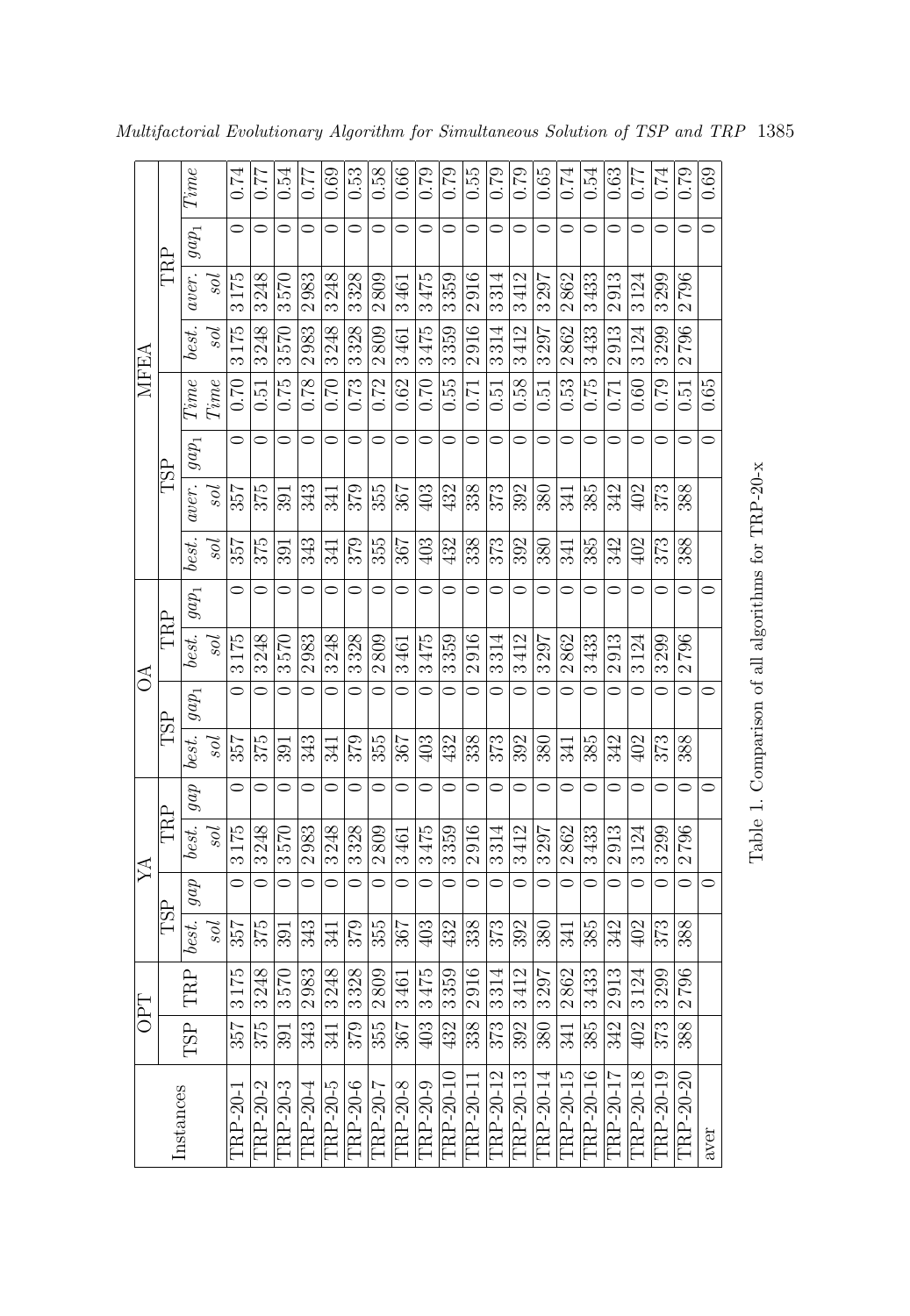<span id="page-16-0"></span>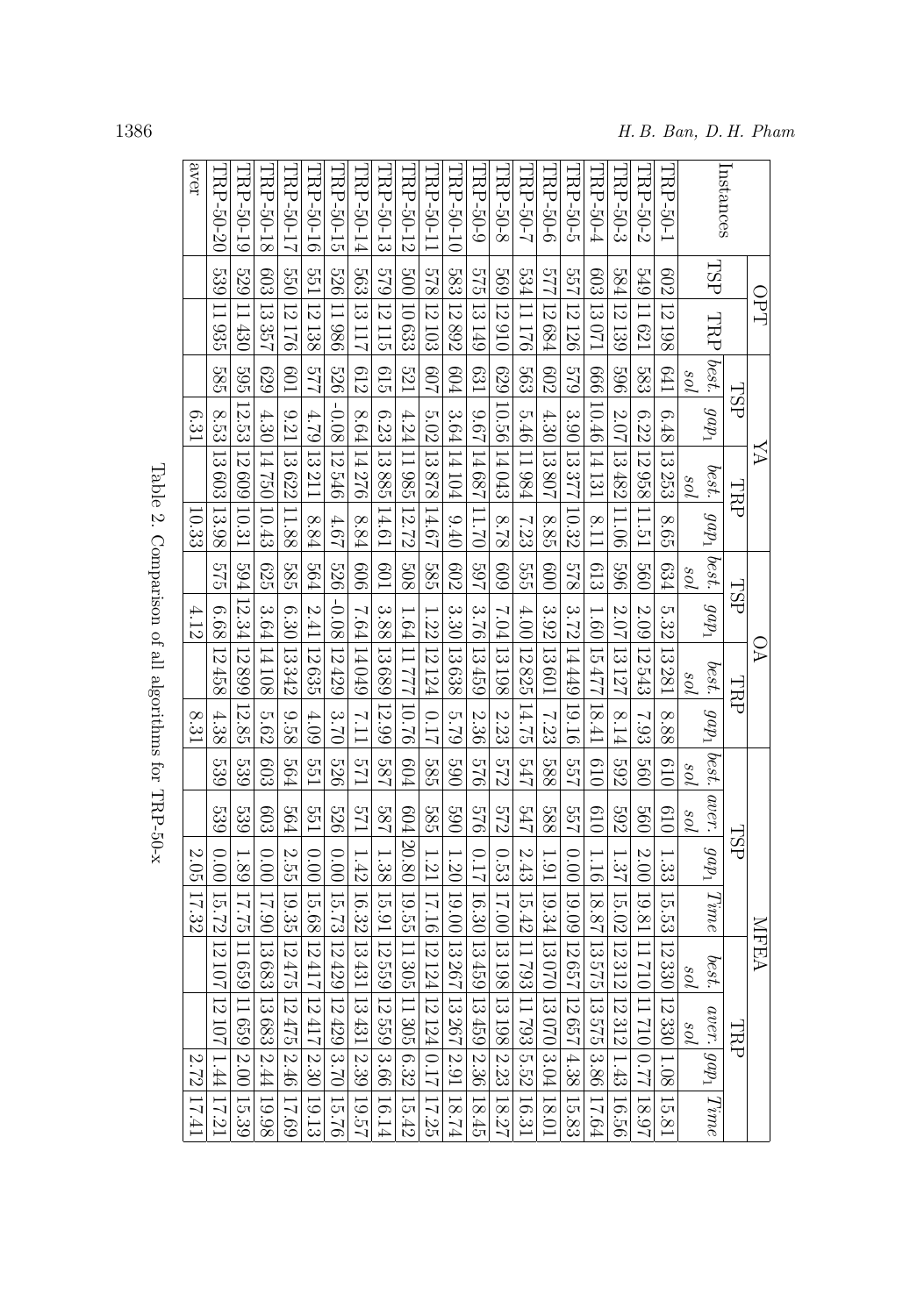<span id="page-17-0"></span>

|             |     | Time                             |                           |                                           |                                                       |                                           |                                                                       |                                           |                                           |                                                       |                                        |                                           |                                           |                                                           |                                           |                                                       |                                           |                                           |                                           |                                                         |                                           |                                           |                                               |             |                                                     |
|-------------|-----|----------------------------------|---------------------------|-------------------------------------------|-------------------------------------------------------|-------------------------------------------|-----------------------------------------------------------------------|-------------------------------------------|-------------------------------------------|-------------------------------------------------------|----------------------------------------|-------------------------------------------|-------------------------------------------|-----------------------------------------------------------|-------------------------------------------|-------------------------------------------------------|-------------------------------------------|-------------------------------------------|-------------------------------------------|---------------------------------------------------------|-------------------------------------------|-------------------------------------------|-----------------------------------------------|-------------|-----------------------------------------------------|
|             |     |                                  |                           | 791 3.81 130.55 35 785 35 785 9.17 142.54 | 782   1.43   144.92   35 546   35 546   6.31   127.65 | 767 2.82 137.56 34 324 34 324 5.97 135.18 | $810$   $4.38$   $136.49$   $37\,348$   $37\,348$   $7.53$   $140.97$ | 774 3.34 147.52 34 957 34 957 7.24 146.73 | 854 5.82 128.58 36 689 36 689 7.41 148.78 | 780   1.69   142.72   35 330   35 330   5.86   136.42 | 763 2.55 142.61 34 342 342 8.06 124.16 | 809 2.93 131.41 35 990 35 990 5.34 124.48 | 788 4.93 137.03 33 737 33 737 6.75 127.73 | $814$   $4.90$   122.28   36 988   36 988   8.19   145.22 | 823 3.26 121.62 34 103 34 103 6.09 127.63 | 771   2.39   135.92   35 011   35 011   7.38   144.43 | 800 3.90 143.38 34 576 34 576 6.61 127.31 | $810 4.38 148.02 35653 35653 9.45 147.88$ | 808 4.26 123.90 36 188 36 188 7.81 130.50 | $838$   4.10   137.06   36 969   36 969   8.10   125.90 | 814 3.69 134.08 34 154 34 154 6.97 127.53 | 797 2.18 120.36 35 669 35 669 6.59 138.48 | $808 4.26 130.11 35\,532 35\,532 5.65 134.20$ | 7.12 135.18 |                                                     |
|             | TRP | $aver$ . $\left  gap_{2}\right.$ | уos                       |                                           |                                                       |                                           |                                                                       |                                           |                                           |                                                       |                                        |                                           |                                           |                                                           |                                           |                                                       |                                           |                                           |                                           |                                                         |                                           |                                           |                                               |             |                                                     |
|             |     |                                  |                           |                                           |                                                       |                                           |                                                                       |                                           |                                           |                                                       |                                        |                                           |                                           |                                                           |                                           |                                                       |                                           |                                           |                                           |                                                         |                                           |                                           |                                               |             |                                                     |
| <b>MFEA</b> |     | best.                            | уos                       |                                           |                                                       |                                           |                                                                       |                                           |                                           |                                                       |                                        |                                           |                                           |                                                           |                                           |                                                       |                                           |                                           |                                           |                                                         |                                           |                                           |                                               |             |                                                     |
|             |     | Time                             |                           |                                           |                                                       |                                           |                                                                       |                                           |                                           |                                                       |                                        |                                           |                                           |                                                           |                                           |                                                       |                                           |                                           |                                           |                                                         |                                           |                                           |                                               |             |                                                     |
|             |     |                                  |                           |                                           |                                                       |                                           |                                                                       |                                           |                                           |                                                       |                                        |                                           |                                           |                                                           |                                           |                                                       |                                           |                                           |                                           |                                                         |                                           |                                           |                                               | 3.55 134.81 |                                                     |
|             | TSP |                                  | уos                       |                                           |                                                       |                                           |                                                                       |                                           |                                           |                                                       |                                        |                                           |                                           |                                                           |                                           |                                                       |                                           |                                           |                                           |                                                         |                                           |                                           |                                               |             |                                                     |
|             |     | $gap_2   best   aver   age$      | 90s                       | $ 162\rangle$                             | 782                                                   | 767                                       | 810                                                                   | 774                                       | 854                                       | $\overline{180}$                                      | $\frac{763}{ }$                        | 809                                       | 88                                        | 814                                                       | 823                                       | 171                                                   | 800                                       | 810                                       | $\frac{808}{5}$                           | 838                                                     | $\overline{814}$                          | 707                                       | $\frac{808}{2}$                               |             |                                                     |
|             |     |                                  |                           |                                           |                                                       |                                           |                                                                       |                                           |                                           |                                                       |                                        |                                           |                                           |                                                           |                                           |                                                       |                                           |                                           |                                           |                                                         |                                           |                                           |                                               | 17.04       |                                                     |
|             | TRP |                                  | 90s                       |                                           |                                                       |                                           |                                                                       |                                           |                                           |                                                       |                                        |                                           |                                           |                                                           |                                           |                                                       |                                           |                                           |                                           |                                                         |                                           |                                           |                                               |             |                                                     |
| $\Im$       |     | best.                            |                           |                                           |                                                       |                                           |                                                                       |                                           |                                           |                                                       |                                        |                                           |                                           |                                                           |                                           |                                                       |                                           |                                           | 7.74 38 549 14.85                         |                                                         |                                           |                                           |                                               |             |                                                     |
|             |     | $ gap_2 $                        |                           | 5.82 36869 12.48                          | 817 5.97 37 297 11.55                                 | 849 13.84 34 324 5.97                     | 897 15.59 38 733 11.52                                                | 899 20.03 37 191 14.09                    | 886 9.82 40 588 18.82                     | 849 10.69 39 430 18.14                                | 845 13.58 35581 11.96                  | 858 9.16 41 103 20.30                     | 831 10.65 37 958 20.10                    | 876 12.89 41 153 20.37                                    | 855 7.29 40 081 24.68                     | 772 2.46 40 172 23.21                                 | 810 5.19 36 134 11.41                     | 878 13.17 38 450 18.04                    |                                           | 9.44 42155 23.27                                        | 836 6.50 37856 18.56                      | 881 12.95 40 379 20.67                    | 905 16.77 40 619 20.77                        | 10.48       |                                                     |
|             | TSP |                                  | $\overline{\mathfrak{z}}$ | 806                                       |                                                       |                                           |                                                                       |                                           |                                           |                                                       |                                        |                                           |                                           |                                                           |                                           |                                                       |                                           |                                           | 835                                       | 881                                                     |                                           |                                           |                                               |             |                                                     |
|             |     | $gap_2   best.$                  |                           |                                           |                                                       |                                           |                                                                       |                                           |                                           |                                                       |                                        |                                           |                                           |                                                           |                                           |                                                       |                                           |                                           |                                           |                                                         |                                           |                                           |                                               | 18.43       |                                                     |
|             | TRP | best.                            | гos                       | 8.92 36 012 9.86                          | 3.80 39 019 16.70                                     | $746$ 32 390 865 15.95 38 998 20.40       | 929 19.72 41 705 20.07                                                | 793 5.89 40 063 22.90                     | 905 12.14 40 249 17.83                    | 1.69 38 794 16.24                                     | 744 31 780 824 10.75 38 155 20.06      | 863   9.80   39 189   14.70               | 878 16.91 36 191 14.51                    | 7.09 39 750 16.27                                         | 7.29 39 422 22.63                         | $772$   2.46 37 004 13.50                             | 5.19 40432 24.66                          | 953 22.81 38 369 17.79                    | 8.10 40759 21.43                          | 939 16.65 39 582 15.74                                  | 785 31 929 876 11.59 38 906 21.85         | 899 15.26 39 865 19.13                    | 816 5.30 41 133 22.30                         |             | Table 3. Comparison of all algorithms for TRP-100-x |
| Á           |     | $ gap_2 $                        |                           |                                           |                                                       |                                           |                                                                       |                                           |                                           |                                                       |                                        |                                           |                                           |                                                           |                                           |                                                       |                                           |                                           |                                           |                                                         |                                           |                                           |                                               | 10.37       |                                                     |
|             | TSP | best.                            | уos                       | 830                                       | 008                                                   |                                           |                                                                       |                                           |                                           | 082                                                   |                                        |                                           |                                           | $\overline{\text{83}}$                                    | 855                                       |                                                       | 0                                         |                                           | 838                                       |                                                         |                                           |                                           |                                               |             |                                                     |
|             |     | TRP                              |                           |                                           |                                                       |                                           |                                                                       |                                           |                                           |                                                       |                                        |                                           |                                           |                                                           |                                           |                                                       |                                           |                                           |                                           |                                                         |                                           |                                           |                                               |             |                                                     |
| UB          |     |                                  |                           | 762 32 779                                | 771 33 435                                            |                                           | 776 34 733                                                            | 749 32 598                                | 807 34 159                                | 767 33 375                                            |                                        | 786 34 167                                | 751 31 605                                | 776 34 188                                                | 797 32 146                                | 753 32 604                                            | 770 32 433                                | 776 32 574                                | 775 33 566                                | 805 34 198                                              |                                           |                                           | 775 33 632                                    |             |                                                     |
|             |     | <b>TSP</b>                       |                           |                                           |                                                       |                                           |                                                                       |                                           |                                           |                                                       |                                        |                                           |                                           |                                                           |                                           |                                                       |                                           |                                           |                                           |                                                         |                                           |                                           |                                               |             |                                                     |
|             |     | Instances                        |                           | TRP-100-1                                 | TRP-100-2                                             | TRP-100-3                                 | TRP-100-4                                                             | TRP-100-5                                 | TRP-100-6                                 | TRP-100-7                                             | TRP-100-8                              | TRP-100-9                                 | TRP-100-10                                | TRP-100-11                                                | TRP-100-12                                | TRP-100-13                                            | TRP-100-14                                | TRP-100-15                                | TRP-100-16                                | TRP-100-17                                              | TRP-100-18                                | TRP-100-19 780 33 463                     | TRP-100-20                                    | aver        |                                                     |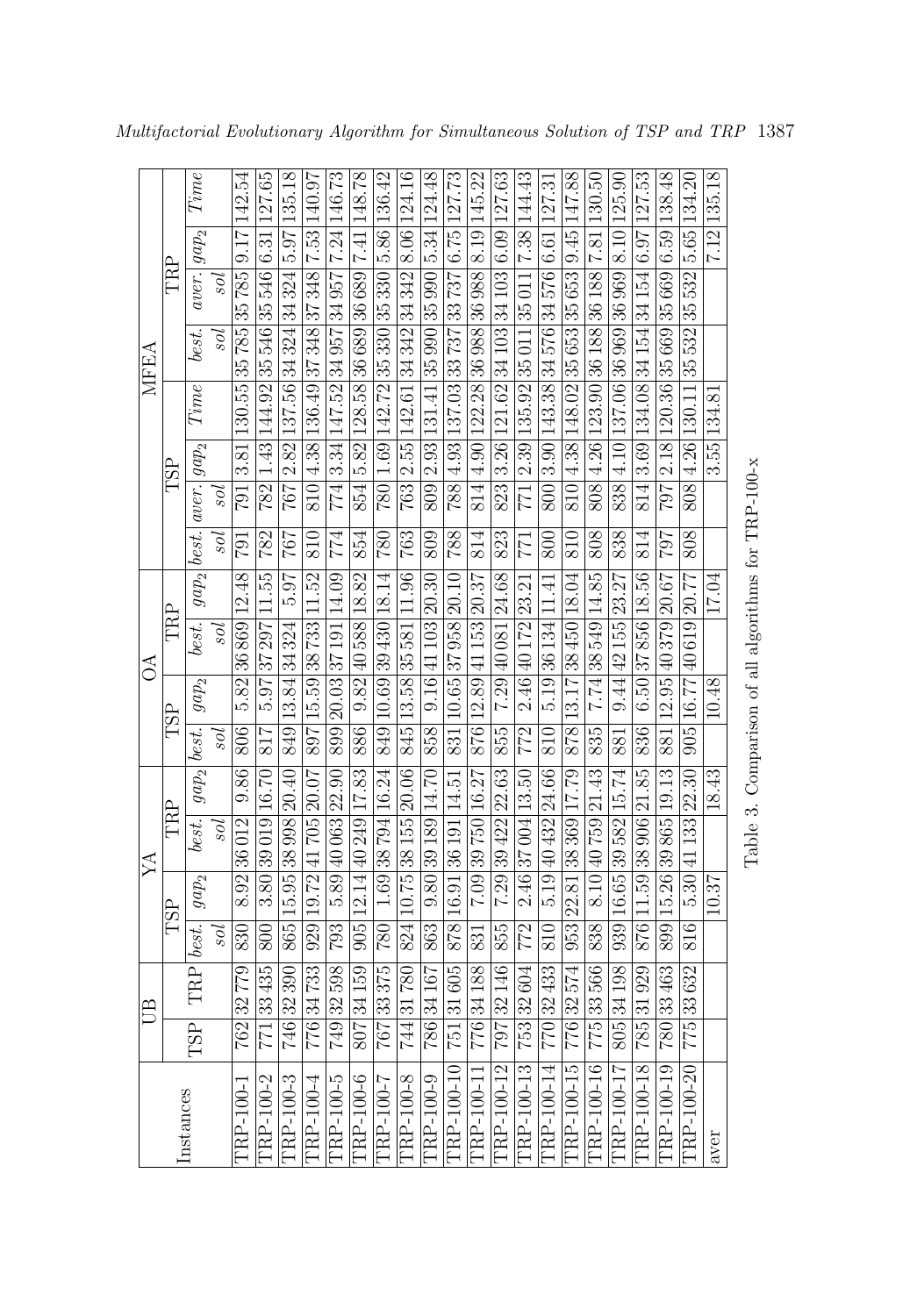|      |            | Instances                    |     | eil51  | berlin52        | 0248                  | eil76                 | 9L1d                                                                                             | <b>Pr107</b>       | pr124           | <b>pr136</b> | 661 <sub>e1</sub> | kroA100      | kroB100       | <b>kroC100</b> | kroD100       | kroE100              | 001P <sub>rf</sub> | eil101     | $rac{dn130}{2}$      | ts225                     | tsp225       | aver        |
|------|------------|------------------------------|-----|--------|-----------------|-----------------------|-----------------------|--------------------------------------------------------------------------------------------------|--------------------|-----------------|--------------|-------------------|--------------|---------------|----------------|---------------|----------------------|--------------------|------------|----------------------|---------------------------|--------------|-------------|
|      |            | <b>TSP</b>                   |     | $426*$ | 7542*           | 675*                  | 538*                  | $159*$                                                                                           |                    | 59030*          | *2772*       | 1211*             | 21282*       | 22 141*       | 20749*         | 21294*        | 22068*               | $*0162$            | $629*$     | $0110*$              | 26643                     | 3919         |             |
| BВ   |            |                              |     | 10178* | 143721*         | 20557*                | 17976*                | $13455242*$                                                                                      | 44 303*   2026626* | $ 3284743*$     | 6618288*     | 58288*            | 983128*      | $*800986$     | 961324*        | *296946       | 971266*              | 340047*            | 27519*     | 359952*              | 13577376                  | 401012       |             |
|      | <b>TSP</b> | TRP   best.sol   gap1(2)     | sol | 446    | 7922            | 713                   | <b>S60</b>            | 113017                                                                                           | 45737              | 62460           | 102177       | 1316              | 22 233       | 23 144        | 22395          | 22467         | 22960                | 8381               | <b>L89</b> | 6512                 | 130 144                   | 4204         |             |
|      |            |                              |     | 4.69   | 5.04            | 5.63                  | 4.09                  | 4.49                                                                                             |                    | 5.81            | 5.59         | 8.67              | 4.47         | 4.53          | 7.93           | 5.51          | 4.04                 | 5.95               | 8.27       | 6.58                 | 2.76                      | 7.27         | 5.50        |
| УĀ   | TRР        |                              | pos | 10834  | 152886          | 22283                 | 17777                 | 3493048                                                                                          | 3.24   2135492     | 3544105         | 7028709      | 60134             | 1043868      | 1118869       | 1026908        | 1069309       | 1056228              | 380310             | 28398      | 378043               | 14241621                  | 451445       |             |
|      |            | best.sol gap <sub>1(2)</sub> |     | 6.45   | 6.38            | $0+8$                 | $\frac{4.46}{ }$      |                                                                                                  |                    | 062             | 6.20         | 3.17              | 8.18         | $13.47\,$     | 6.82           | 9.45          | 8.75                 | 11.84              | 3.19       | 5.03                 | $4.89\,$                  | 12.58        | 6.93        |
|      | <b>TSP</b> |                              | 10s | 450    | 8276            | 772                   | $\frac{188}{112281}$  | $\begin{array}{ c c c c }\n\hline\n1.09 & 117287 \\ \hline\n5.37 & 46338 \\ \hline\n\end{array}$ |                    | 63673           | 102177       | 1369              | 22 233       | 24337         | 23 251         | 23833         | $\frac{23622}{8778}$ |                    | $^{269}$   | $\frac{1099}{2}$     | 137698                    | 4316         |             |
|      |            | best. $\int gap_1(2)$        |     | 5.63   | 8.73            | 14.37                 | 8'48                  | 8.44                                                                                             | 4.59               | 7.87            | 5.59         | 13.05             | 4.47         | 8.92          | 12.06          | 11.92         | 7.04                 | 10.97              | 10.49      | 8.04                 | 8.73                      | 10.13        | 80.6        |
| Č    | TRP        |                              | sot | 10834  | 152886          | 22799                 | 18008                 | 3493048                                                                                          | 2 135 492          | 3544105         | 7 028 709    | 60134             | 1 043 868    | 6988III       | 1026908        | 1 069 309     | 1056228              | 365805             | 28398      |                      | $\frac{378043}{14241621}$ | 451 445      |             |
|      |            | $best. \mid gap_1(2)$        |     | 6.45   | 6.38            | 10.91                 | 0.18                  | 1.001                                                                                            | 5.37               | 7.90            | 6.20         | 3.17              | 6.18         | 13.47         | 6.82           | 9.45          | 8.75                 | 7.57               | 3.19       | 5.03                 | 4.89                      | 12.58        | E.61        |
|      |            | $best.$ $\substack{s \; of}$ |     | 426    | 7542            | 089                   | 559                   | 108159                                                                                           | 45187              |                 | 86772        | 1280              | 21878        | 23039         | 21541          | $22\,430$     | 22964                | 8333               | <b>COS</b> | 6334                 | 129680                    | 4270         |             |
|      |            |                              | 10s | 426    | 7542            | 88                    | <b>559</b>            | 108159                                                                                           | 45187              | 60 863 61 294.8 | 86772        | 1280              | 21878        | 23039         | 21541          | 22430         | 22964                | 8333               | Z99        | 6334                 | 129680                    | 4294         |             |
|      | TSP        | $aver.$   $gap_1(2)$         |     | 0.00   | 0.00            | <b>P<sub>74</sub></b> | 3.90                  | 0.00                                                                                             | 2.00               | 3.11            | 0.00         | 5.70              | $2.80\,$     |               |                |               |                      | 5.35               | 5.25       | 3.67                 | 2.40                      | 96.8         | 3.22        |
|      |            | Time                         |     | 16.87  | 16.45           | 21.20                 | 30.12                 | 28.95                                                                                            | 151.20             | 156.30          | 185.65       | 148.65            | 218.78       | 4.06 134.6776 | 3.82 130.1316  | 5.33 147.0016 | 4.06 131.0774        | 123.3561           | 134.7259   | 186.32               | 250.12                    | 241.21       | 129.09      |
| MEEA |            | best.                        | sol | 10178  | 143721          | 22283                 | 18008                 | 3455242                                                                                          | 2052224            | 3 304 197       | 6618288      | 128821            | 1 009 986    | 1003107       | 1007154        | 1019821       | 1034760              |                    | 27741      |                      | 13746453                  | 448108       |             |
|      | ERР        |                              | ios | 10178  | 143721          | 22283                 | 18008                 | 3455242                                                                                          | 2052224            | 3417630.25      | 6618288      | 59552.5           | 1 033 437.75 | 1044585.25    | 1018906.5      | 1044565       | 1044693.75           | 354762 369679.2857 | 27741      | 364 355 373 350.6667 | 13929066.8                | 449776.5     |             |
|      |            | $aver.$ [ $gap_1(2)$         |     | 0.00   | $\frac{60}{60}$ | 8.40                  | 0.18                  |                                                                                                  |                    |                 |              |                   |              |               |                |               |                      |                    |            |                      |                           |              |             |
|      |            | Time                         |     | 15.64  | 14.56           |                       | $\frac{22.32}{29.54}$ |                                                                                                  |                    |                 |              |                   |              |               |                |               |                      |                    |            |                      | 1.25 255.63               | 11.74 243.21 | 2.69 129.49 |

<span id="page-18-0"></span>

| くりく                                                           |
|---------------------------------------------------------------|
| י<br>י                                                        |
| )<br>I<br>J<br>Ï<br>í<br>Ì<br>١<br>֕<br>I<br>Ï<br>i<br>i<br>j |
| í                                                             |
| <b>Comment</b>                                                |
| į<br>i<br>Ó<br>I                                              |
| ŀ<br>S<br>I<br>ŀ<br>I                                         |
| くりし                                                           |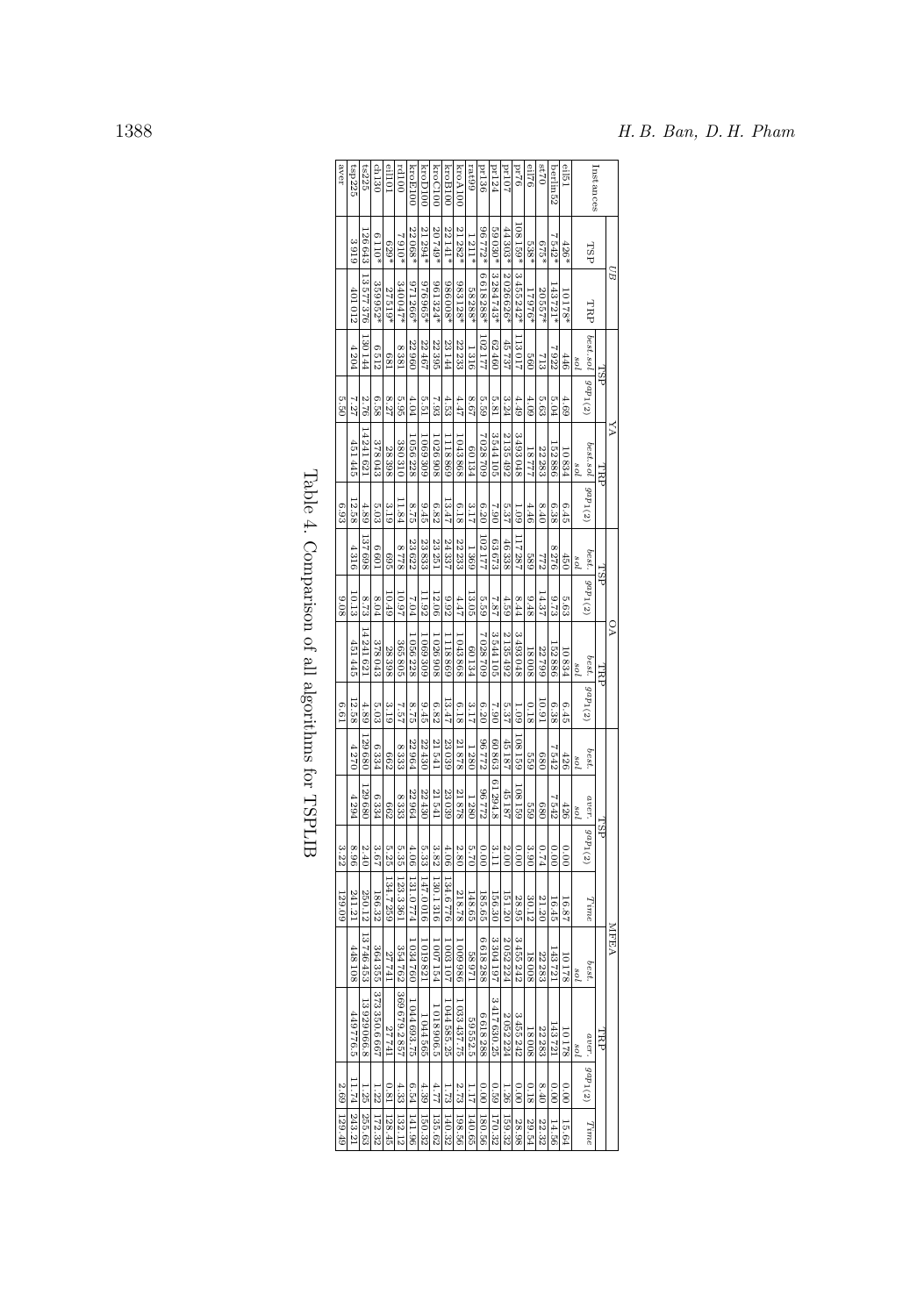|               |              | YA           |              | OА           | <b>MFEA</b>  |       |              |        |  |  |  |  |
|---------------|--------------|--------------|--------------|--------------|--------------|-------|--------------|--------|--|--|--|--|
| Instances     | <b>TSP</b>   | <b>TRP</b>   | <b>TSP</b>   | <b>TRP</b>   | <b>TSP</b>   |       | <b>TRP</b>   |        |  |  |  |  |
|               | $gap_{1(2)}$ | $gap_{1(2)}$ | $gap_{1(2)}$ | $gap_{1(2)}$ | $gap_{1(2)}$ | Time  | $gap_{1(2)}$ | Time   |  |  |  |  |
| $TRP-20-x$    |              |              |              |              | 0            | 0.65  |              | 0.69   |  |  |  |  |
| $TRP-50-x$    | 6.31         | 10.33        | 4.12         | 8.31         | 2.05         | 17.32 | 2.72         | 17.41  |  |  |  |  |
| $TRP-100-x$   | 10.37        | 18.43        | 10.48        | 17.04        | 3.22         | 134.8 | 7.12         | 135.18 |  |  |  |  |
| <b>TSPLIB</b> | 5.5          | 6.93         | 9.08         | 6.61         | 3.69         | 129.0 | 2.69         | 129.49 |  |  |  |  |

Multifactorial Evolutionary Algorithm for Simultaneous Solution of TSP and TRP 1389

<span id="page-19-0"></span>The better average values are highlighted in boldface

Table 5. Average results for all datasets

<span id="page-19-1"></span>

| Instances |      | R-  | p-value |
|-----------|------|-----|---------|
| TSP       | 1986 | 157 | 0.0001  |
| TRD       | 1963 | רפ  | 0.0001  |

Table 6. Wilcoxon signed ranks test results between the proposed MFEA and the others with a level of significance  $\alpha = 0.05$ 

efficiency, a Wilcoxon Rank-Sum test has been applied to verify the statistical results. Because we cannot make an assumption about probability distribution of the outcomes, the non-parametric test like Wilcoxon Rank-Sum Test is a suitable choice. We have compared the outcomes obtained for each instance and problem separately for properly performing this Wilcoxon Rank-Sum test, establishing the confidence interval at 95 %. The results of Wilcoxon Rank-Sum test is shown in Table [6.](#page-19-1) In two problems, the results in Table [6](#page-19-1) indicate that the MFEA + RVND shows a significant improvement over the state-of-art MFEA algorithms with a level of significance  $\alpha = 0.05$ .

|                   | Optimal TSP     |            |             | Optimal TRP     |            |             |
|-------------------|-----------------|------------|-------------|-----------------|------------|-------------|
| Instances         | Using TRP       | Optimal    | diff $[\%]$ | Using TSP       | Optimal    | diff $[\%]$ |
|                   | Objective       | <b>TRP</b> |             | Objective       | <b>TSP</b> |             |
|                   | <b>Function</b> |            |             | <b>Function</b> |            |             |
| st70              | 22865           | 20557      | 10          | 847             | 675        | 20          |
| eil <sub>51</sub> | 10963           | 10178      | 7           | 482             | 426        | 12          |
| berlin52          | 207280          | 143721     | 31          | 8961            | 7542       | 16          |
| eil101            | 30849           | 27519      | 11          | 751             | 629        | 16          |
| pr76              | 4019567         | 3455242    | 14          | 131473          | 108159     | 18          |
| KroA100           | 1087955         | 983128     | 10          | 23 24 9         | 21 28 2    | 8           |
| rat <sub>99</sub> | 60415           | 56994      | 6           | 1391            | 1211       | 13          |
| $\rm{lin}105$     | 904 993         | 585823     | 54          | 17159           | 14379      | 16          |
| aver              |                 |            | 18          |                 |            | 15          |

<span id="page-19-2"></span>Table 7. The difference between the optimal TSP using TRP objective function and vice versa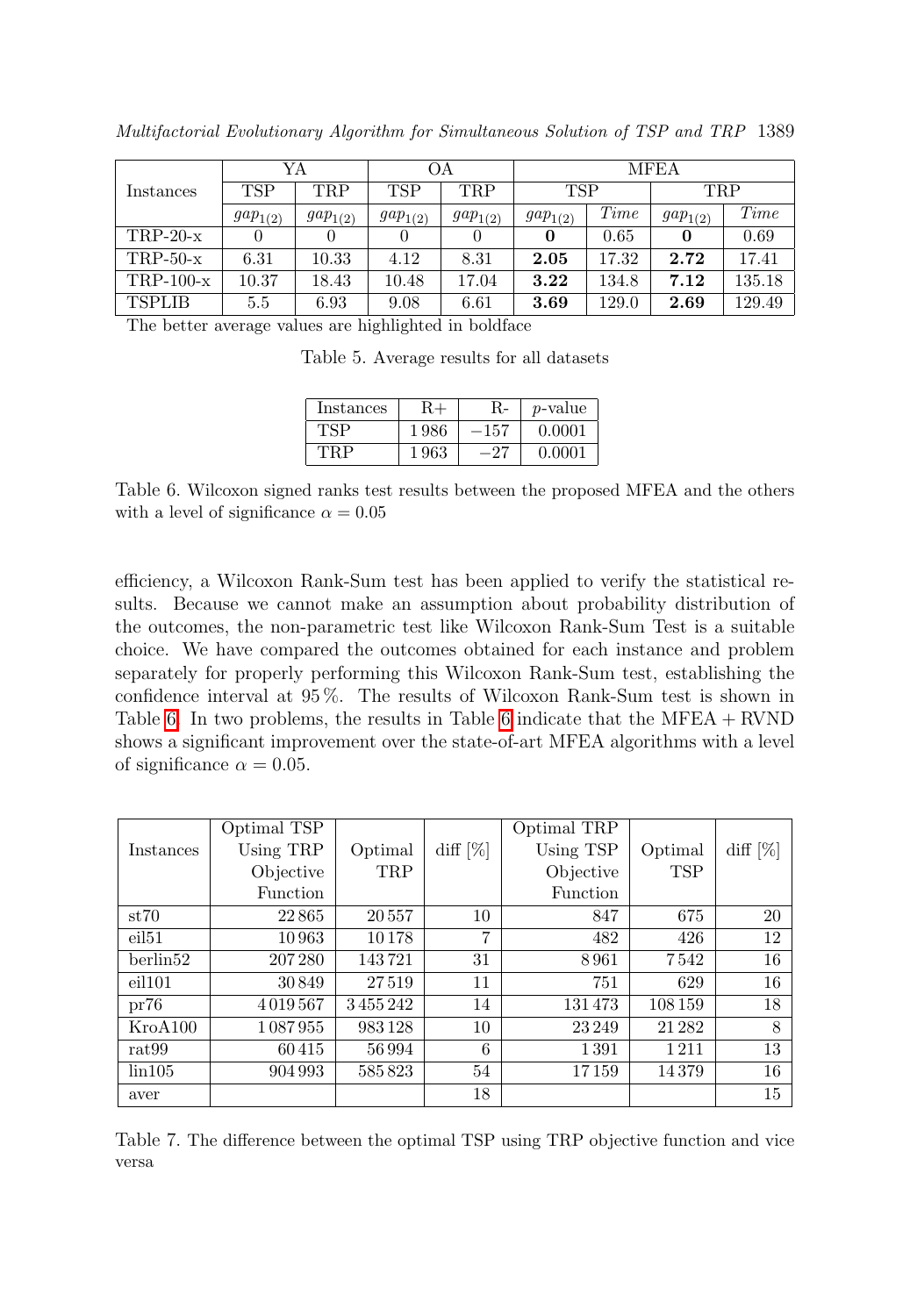# 5.2 Comparison with the Previous TSP and TRP's Solutions

In Table [5,](#page-19-0) the average gap for the TSP and TRP is below 3%. It shows that our solutions are close to the optimal solutions for both problems. The improvement is significant since it can be observed that our algorithm is capable of finding good solutions fast for two problems at the same time. In comparison with the state-ofthe-art solutions for the TSP and TRP, our solutions reach the optimal solutions in 65 out of 119 cases for the TSP and 64 out of 119 cases for the TRP in a short computation time.

It is unrealistic to expect that the proposed MFEA gives better solutions than those of state-of-the-art metaheuristic algorithms for the TSP or TRP in the literature because their algorithms are designed to independently solve each problem. In Table [7,](#page-19-2) the efficient algorithm for the TSP may not be good for the TRP on the same instances and vice versa. On average, the optimal solution for the TSP using the TRP objective function is 18 % worse than the optimal solution for the TRP. Similarly, the optimal solution for the TRP using the TSP objective function is 15 % worse than the optimal solution for the TSP. We conclude that if the proposed MFEA simultaneously reaches the good solutions that are near to the optimal solutions for both problems (on average, our solutions are below 3 % for the TSP and TRP in comparison with the optimal solutions), we can still say that the proposed  $MFEA + RVND$  for multitasking is beneficial.

#### 5.3 Convergence Trend

The normalized objective function is used for analyzing the proposed MFEA algorithm's convergence trends. It calculated as follows:

$$
\overline{f_j} = \frac{(f_j - f_j^{min})}{(f_j^{max} - f_j^{min})}
$$

where  $j = 1, 2$  and  $f_j^{min}, f_j^{max}$  are the minimum and maximum function cost values across all test runs.

This section analyzes the proposed MFEA algorithm's convergence trends from two aspects:

- 1. single-tasking strategy;
- 2. multitasking strategy.

In the single-task, we run the MEFA for each task independently. Otherwise, two tasks are run simultaneously. We select two instances eil51, and TRP-50-R1 in this experiment. Furthermore, to evaluate the diversification contribution of the MFEA in the proposed algorithm, in this experiment, we run the algorithm without the RVND.

The convergence trend of the single-tasking and multitasking is described in Figures [7,](#page-21-0) [8,](#page-21-1) [9](#page-22-0) and [10](#page-22-1) for eil51 and TRP-50-R1. In these figures, single-tasking (ST)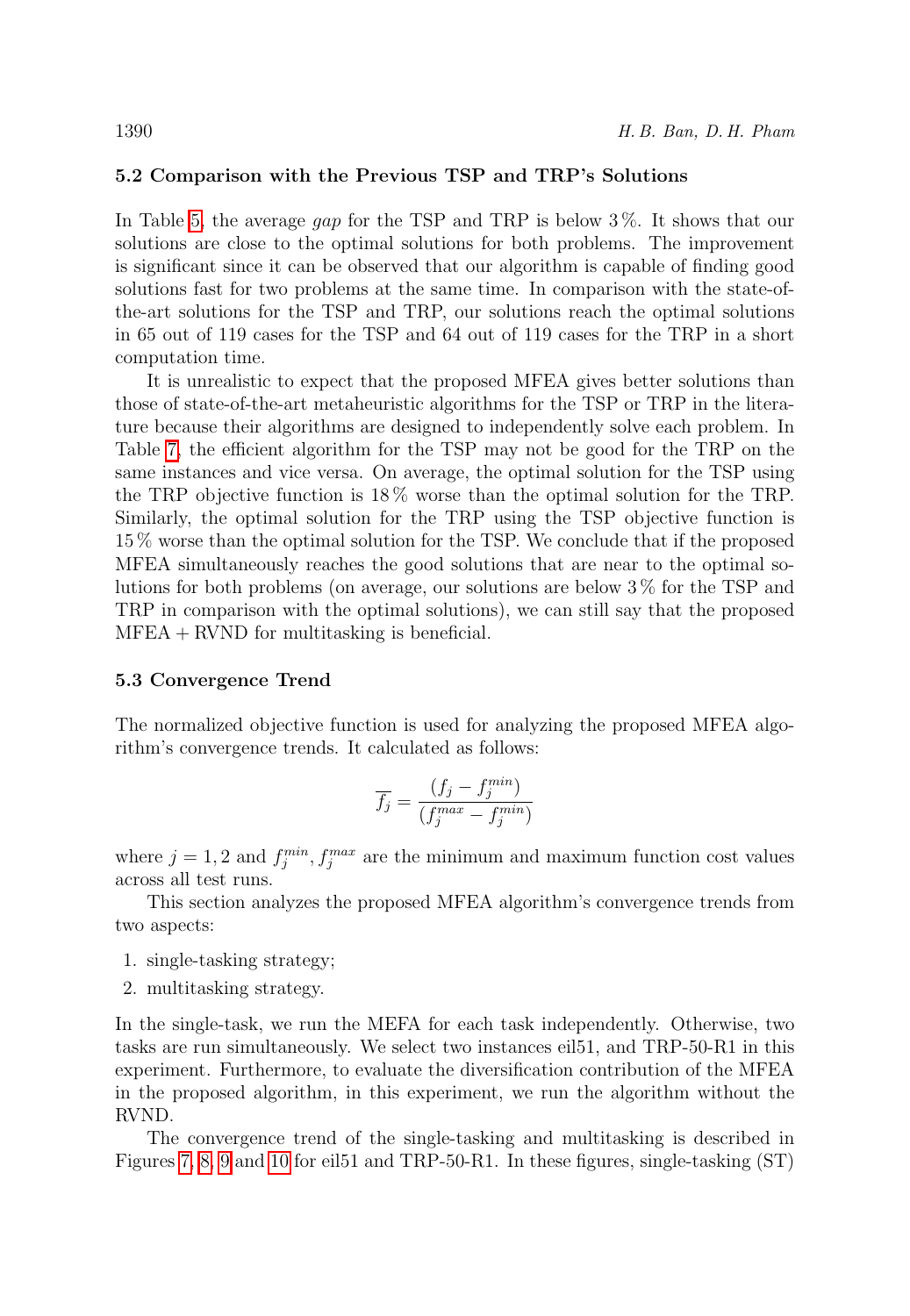

Multifactorial Evolutionary Algorithm for Simultaneous Solution of TSP and TRP 1391

<span id="page-21-0"></span>



<span id="page-21-1"></span>Figure 8. Comparing convergence trends of  $f_1$  and  $f_2$  in multi-tasking and single-tasking for the TRP in eil51 instance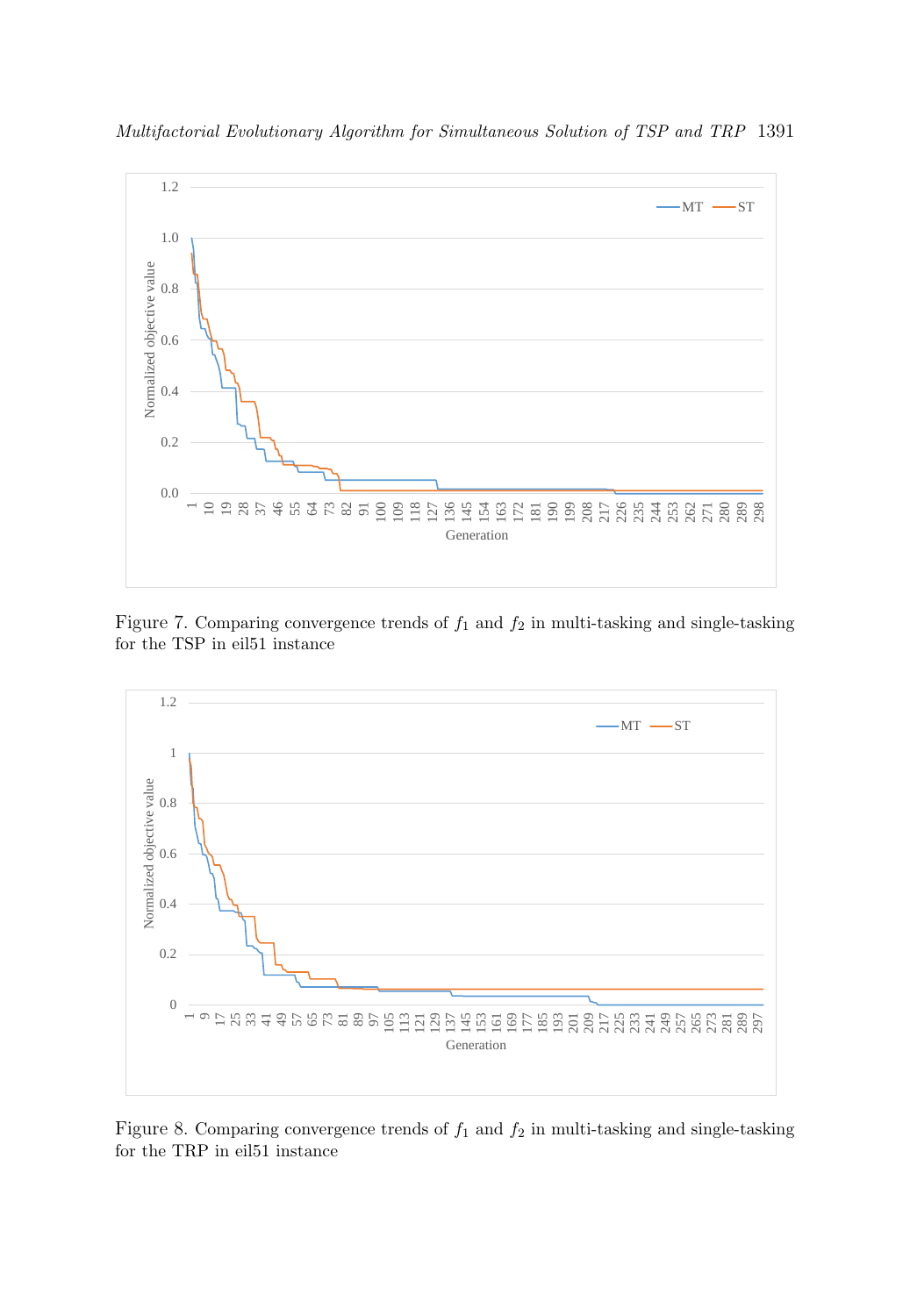

Figure 9. Comparing convergence trends of  $f_1$  and  $f_2$  in multi-tasking and single-tasking for the TSP in TRP-50-1 instance

<span id="page-22-0"></span>

<span id="page-22-1"></span>Figure 10. Comparing convergence trends of  $f_1$  and  $f_2$  in multi-tasking and single-tasking for the TRP in TRP-50-1 instance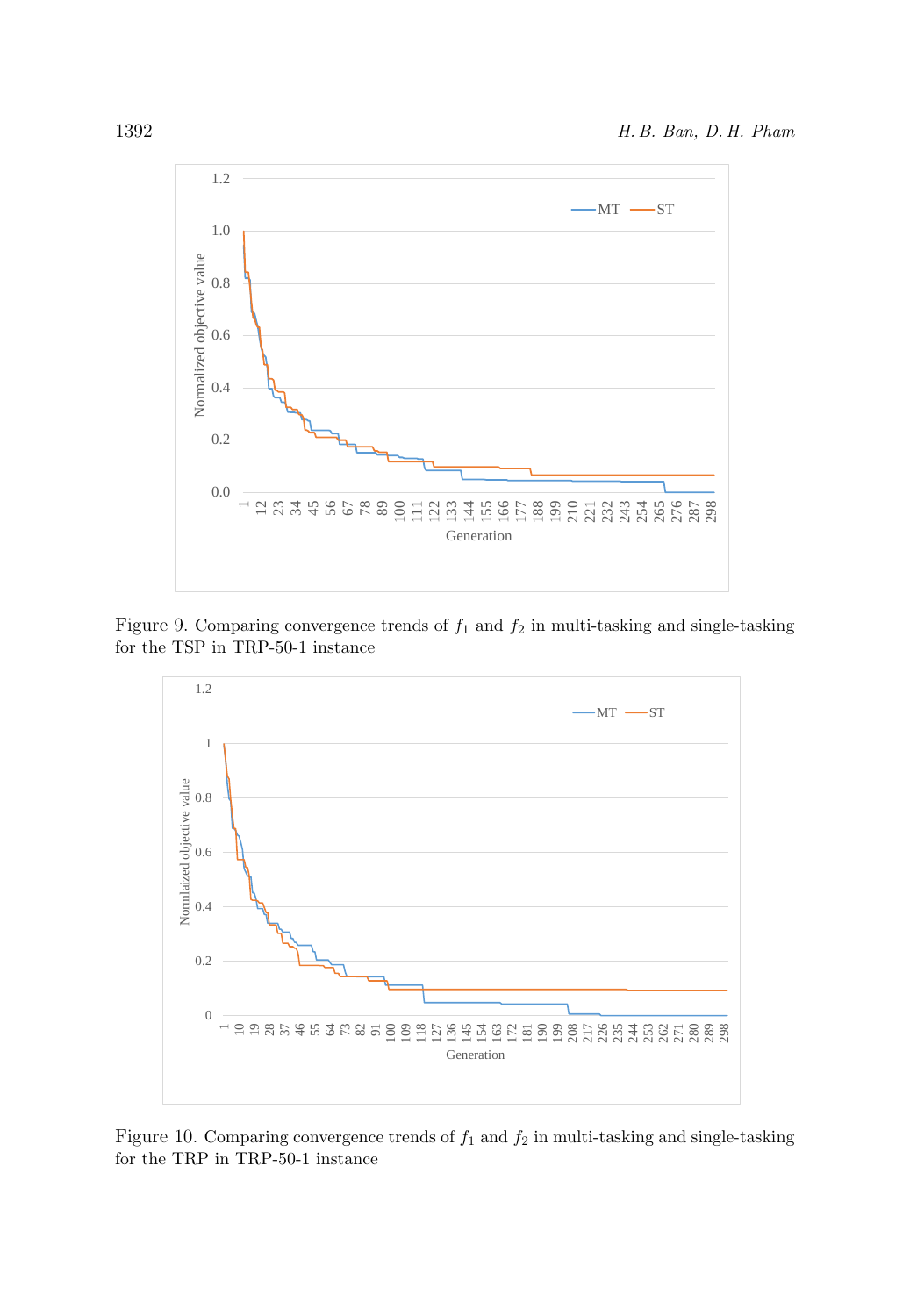converges faster than multitasking (MT). Therefore, the multitasking can generally converge to a better objective value.

In summary, the performance of the multitasking strategy is better than the one of single-tasking. With the same instances and algorithm, the improvement can be obtained by exploiting multiple function landscapes via implicit genetic transfer. Obviously, the process of transferring knowledge during multitasking leads to the clear dominance of multitasking in comparison with single-tasking. It shows the advantage of the evolutionary multitasking paradigm.

The proposed algorithm's average running time does not consume in tables than the others in [\[2,](#page-24-1) [30\]](#page-26-7). Moreover, it grows quite moderate with the single-tasking because it runs two problems at the same time.

#### <span id="page-23-0"></span>6 DISCUSSIONS

The MFEA framework [\[6,](#page-25-0) [11,](#page-25-1) [14,](#page-25-2) [26,](#page-26-0) [29\]](#page-26-2) has been developed to incorporate Evolutionary Algorithms into multitasking to handle multiple problems at the same time. Instead of solving a pool of similar optimization problems singly, it handles various requests and performs multiple tasks for systems. The advantage of the approach is that the phenomenon of implicit genetic transfer in multitasking can exploit transferrable knowledge between optimization tasks. The approach is good for the problems that have the same representative solution space.

The TSP [\[3,](#page-24-0) [9,](#page-25-3) [10,](#page-25-4) [13,](#page-25-5) [16,](#page-25-6) [18,](#page-25-7) [19\]](#page-26-3), and TRP [\[2,](#page-24-1) [4,](#page-24-2) [5,](#page-24-3) [7,](#page-25-8) [8,](#page-25-9) [17,](#page-25-10) [22,](#page-26-4) [23\]](#page-26-5) are combinatorial optimization problems that have many practical situations. Currently, there exist many algorithms that are proposed to solve them. However, these algorithms are designed to solve each problem independently. That means each problem is solved separately. This paper introduces the first algorithm that combines the MFEA framework and RVND for solving two problems simultaneously. The reason behind the combination is to maintain the right balance between diversification from the MFEA and intensification from RVND. In the literature, the idea of the combination between the MFEA and local search (such as 2-opt) is proposed in [\[29\]](#page-26-2). However, 2-opt may not exploit well promising solution space. Conversely, the RVND is a powerful framework that uses many neighborhood search heuristics. It often exploits promising solution space better than 2-opt. In comparison with the previous schemes, our scheme includes new features as follows:

- Multiple crossover and mutation operator schemes are used in our MFEA. These schemes help our algorithm to maintain good diversity.
- The combination between the MFEA with the RVND to keep a right balance between exploration and exploitation. We use more neighborhoods; therefore, the explored neighborhood is extended, and the chance to obtain a better solution is higher.

Summarily, this work's main contributions can be summarized as follows: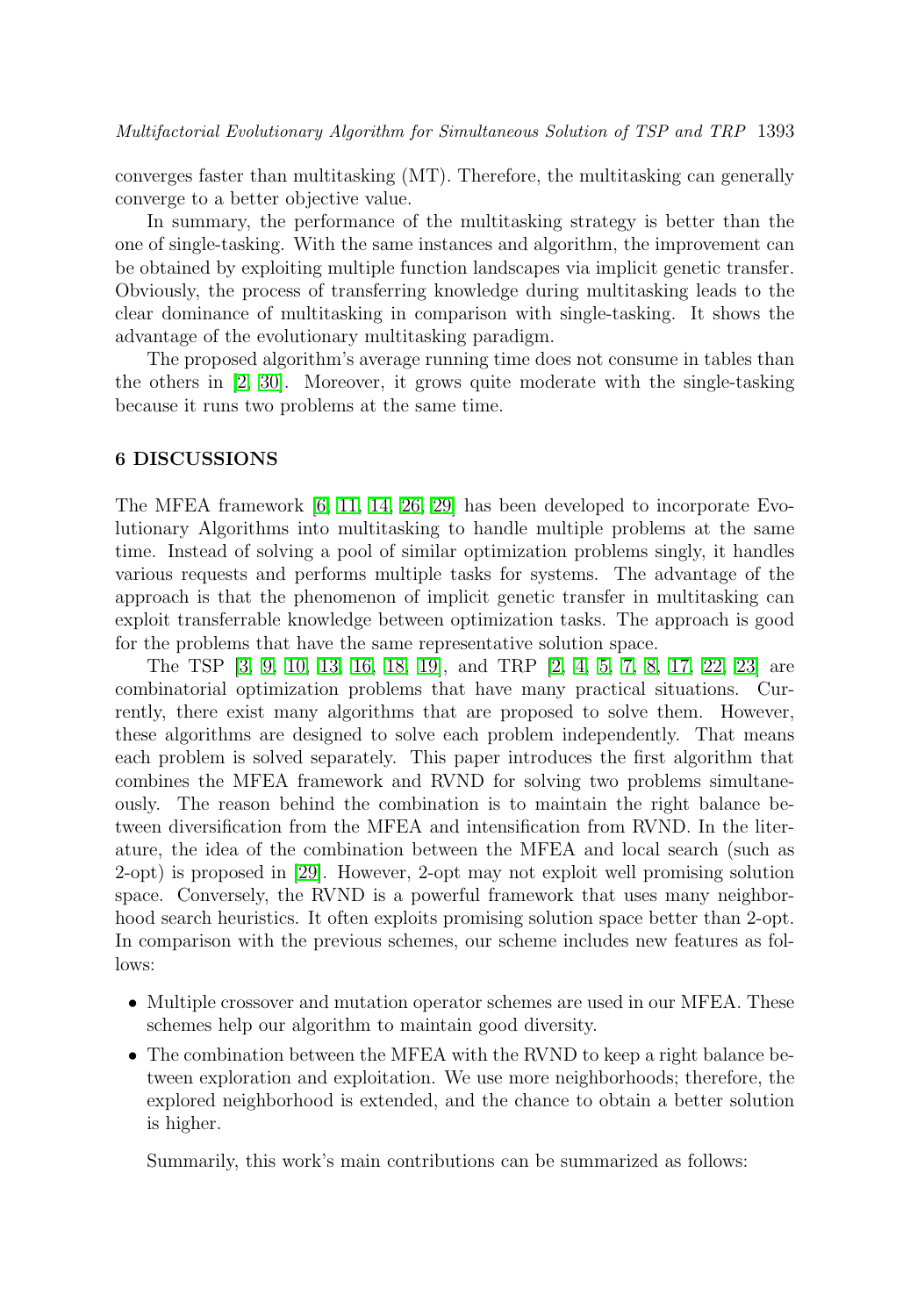- 1. From the algorithmic perspective, the proposed algorithm brings the advantages of the MFEA with multiple crossover and mutation operators and RVND. The hybrid consists of new features compared with the previous schemes;
- 2. From the computational perspective, extensive numerical experiments on benchmark instances show that our algorithm solves two problems well simultaneously.

Moreover, it reaches better solutions than the previous MFEA framework in many cases.

# <span id="page-24-4"></span>7 CONCLUSIONS

In the paper, we present an effective MFEA framework for solving the TSP and TRP simultaneously, which combines the MFEA, and RVND. In the proposed algorithm, the MFEA is used to explore the promising solution areas while the RVND exploits them. Thus, the combination maintains the balance between exploration and exploitation. Extensive computational experiments on benchmark instances show that our solutions reach the optimal solutions in 65 out of 119 cases for the TSP and 64 out of 119 cases for the TRP in a short computation time. Furthermore, it shows that the proposed algorithm can solve well two problems at the same time. In comparison with the state-of-the-art MFEA for solving TSP and TRP, our algorithm finds either the better solutions in many cases or at least as well as for the others. However, the running time does not meet real situations. Therefore, enhancing it is our aim in the future.

# REFERENCES

- <span id="page-24-5"></span>[1] Arellano-Arriaga, N. A.—Molina, J.—Schaeffer, S. E.—Alvarez- ´ SOCARRÁS, A. M.—MARTÍNEZ-SALAZAR, I. A.: A Bi-Objective Study of the Minimum Latency Problem. Journal of Heuristics, Vol. 25, 2019, No. 1, pp. 431–454, doi: [10.1007/s10732-019-09405-0.](https://doi.org/10.1007/s10732-019-09405-0)
- <span id="page-24-1"></span>[2] Abeledo, H.—Fukasawa, R.—Pessoa, A.—Uchoa, E.: The Time Dependent Traveling Salesman Problem: Polyhedra and Algorithm. Mathematical Programming Computation, Vol. 5, 2013, No. 1, pp. 27–55, doi: [10.1007/s12532-012-0047-y.](https://doi.org/10.1007/s12532-012-0047-y)
- <span id="page-24-0"></span>[3] Applegate, D. L.—Bixby, R. E.—Chvatal, V.—Cook, W. J.: The Traveling Salesman Problem: A Computational Study. Princeton University Press, Princeton, 2007.
- <span id="page-24-2"></span>[4] Ban, H. B.—Nguyen, K.—Ngo, M. C.—Nguyen, D. N.: An Efficient Exact Algorithm for the Minimum Latency Problem. Progress in Informatics, Vol. 10, 2013, pp. 167–174, doi: [10.2201/NiiPi.2013.10.10.](https://doi.org/10.2201/NiiPi.2013.10.10)
- <span id="page-24-3"></span>[5] Ban, H. B.: An Efficient Two-Phase Metaheuristic Algorithm for The Time Dependent Traveling Salesman Problem. RAIRO-Operations Research, Vol. 53, 2019, No. 3, pp. 917–935, doi: [10.1051/ro/2019006.](https://doi.org/10.1051/ro/2019006)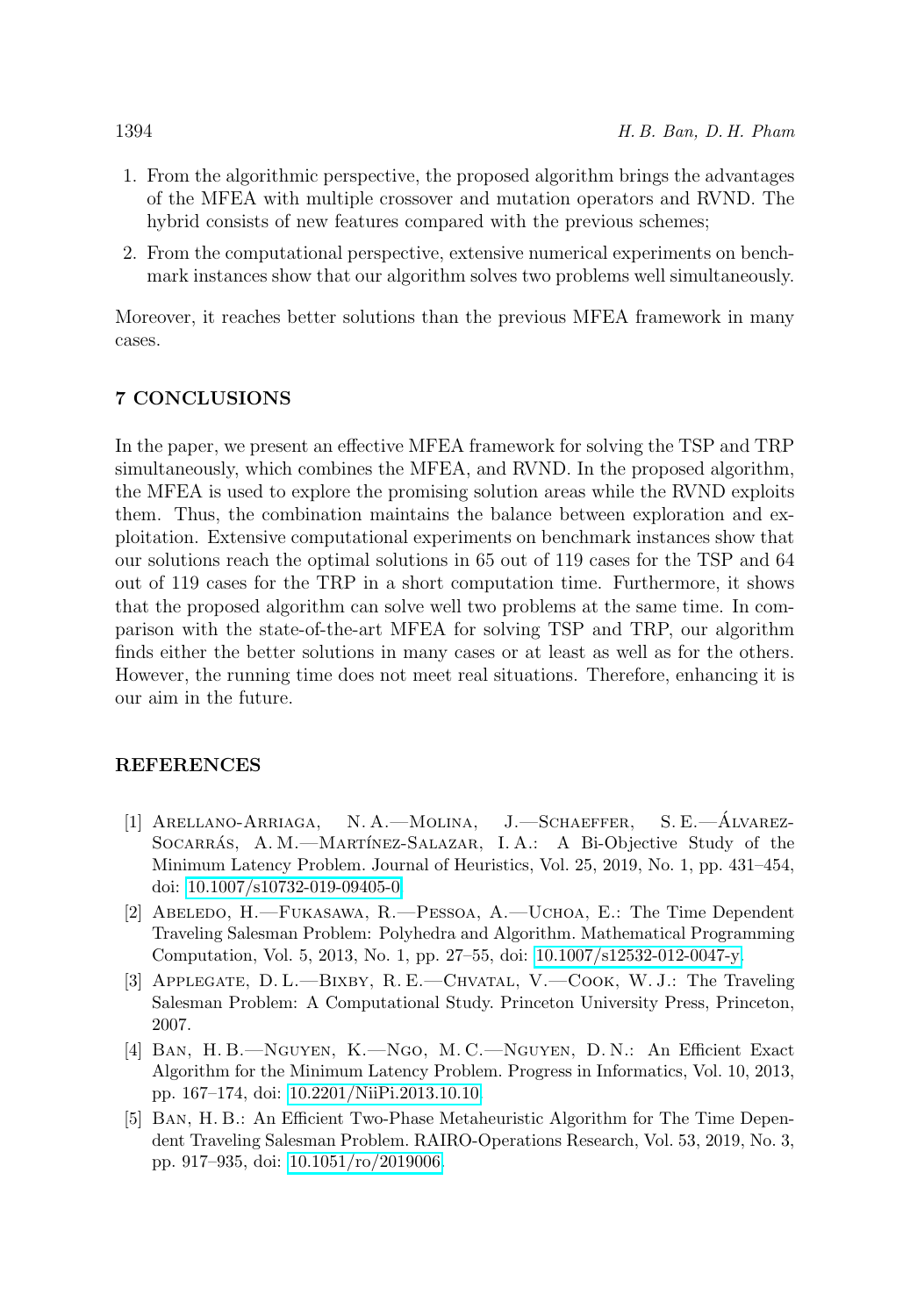Multifactorial Evolutionary Algorithm for Simultaneous Solution of TSP and TRP 1395

- <span id="page-25-0"></span>[6] Bali, K. K.—Ong, Y. S.—Gupta, A.—Tan, P. S.: Multifactorial Evolutionary Algorithm with Online Transfer Parameter Estimation: MFEA-II. IEEE Transactions on Evolutionary Computation, Vol. 24, 2020, No. 1, pp. 69–83, doi: [10.1109/TEVC.2019.2906927.](https://doi.org/10.1109/TEVC.2019.2906927)
- <span id="page-25-8"></span>[7] Blum, A.—Chalasani, P.—Coppersmith, D.—Pulleyblank, W.— RAGHAVAN, P. SUDAN, M.: The Minimum Latency Problem. Proceedings of the Twenty-Sixth Annual ACM Symposium on Theory of Computing (STOC '94), 1994, pp. 163–171, doi: [10.1145/195058.195125.](https://doi.org/10.1145/195058.195125)
- <span id="page-25-9"></span>[8] Chaudhuri, K.—Godfrey, B.—Rao, S.—Talwar, K.: Paths, Trees, and Minimum Latency Tours. Proceedings of the 44th Annual IEEE Symposium on Foundations of Computer Science, 2003, pp. 36–45, doi: [10.1109/SFCS.2003.1238179.](https://doi.org/10.1109/SFCS.2003.1238179)
- <span id="page-25-3"></span>[9] CHVÁTAL, V.—COOK, W.—DANTZIG, G. B.—FULKERSON, D. R.— Johnson, S. M.: Solution of a Large-Scale Traveling-Salesman Problem. In: Jünger, M., Liebling, T.M., Naddef, D., Nemhauser, G.L., Pulleyblank, W.R., Reinelt, G., Rinaldi, G., Wolsey, L. A. (Eds.): 50 Years of Integer Programming 1958–2008: From the Early Years to the State-of-the-Art. Chapter 1. Springer, Berlin, Heidelberg, pp. 7–28, doi: [10.1007/978-3-540-68279-0](https://doi.org/10.1007/978-3-540-68279-0_1) 1.
- <span id="page-25-4"></span>[10] Dorigo, M.—Gambardella, L. M.: Ant Colony System: A Cooperative Learning Approach to the Traveling Salesman Problem. IEEE Transactions on Evolutionary Computation, Vol. 1, 1997, No. 1, pp. 53–66, doi: [10.1109/4235.585892.](https://doi.org/10.1109/4235.585892)
- <span id="page-25-1"></span>[11] Feng, L.—Zhou, W.—Zhou, L.—Jiang, S.—Zhong, J.—Da, B.—Zhu, Z.— Wang, Y.: An Empirical Study of Multifactorial PSO and Multifactorial DE. 2017 IEEE Congress on Evolutionary Computation (CEC), 2017, pp. 921–928, doi: [10.1109/CEC.2017.7969407.](https://doi.org/10.1109/CEC.2017.7969407)
- <span id="page-25-11"></span>[12] FISCHETTI, M.—LAPORTE, G.—MARTELLO, S.: The Delivery Man Problem and Cumulative Matroids. Operations Research, Vol. 41, 1993, No. 6, pp. 1055–1064, doi: [10.1287/opre.41.6.1055.](https://doi.org/10.1287/opre.41.6.1055)
- <span id="page-25-5"></span>[13] Gutin, G.—Punnen, A. P. (Eds.): The Traveling Salesman Problem and Its Variations. Springer, New York, Combinatorial Optimization, Vol. 12, 2006, doi: [10.1007/b101971.](https://doi.org/10.1007/b101971)
- <span id="page-25-2"></span>[14] Gupta, A.—Ong, Y. S.—Feng, L.: Multifactorial Evolution: Toward Evolutionary Multitasking. IEEE Transactions on Evolutionary Computation, Vol. 20, 2016, No. 3, pp. 343–357, doi: [10.1109/TEVC.2015.2458037.](https://doi.org/10.1109/TEVC.2015.2458037)
- <span id="page-25-12"></span>[15] GUPTA, A.—MAŃDZIUK, J.—ONG, Y.S.: Evolutionary Multitasking in Bi-Level Optimization. Complex and Intelligent Systems, Vol. 1, 2015, No. 1–4, pp. 83–95, doi: [10.1007/s40747-016-0011-y.](https://doi.org/10.1007/s40747-016-0011-y)
- <span id="page-25-6"></span>[16] Laporte, G.: The Traveling Salesman Problem: An Overview of Exact and Approximate Algorithms. European Journal of Operational Research, Vol. 59, 1992, No. 2, pp. 231–247, doi: [10.1016/0377-2217\(92\)90138-Y.](https://doi.org/10.1016/0377-2217(92)90138-Y)
- <span id="page-25-10"></span>[17] Lucena, A.: Time-Dependent Traveling Salesman Problem – The Deliveryman Case. Networks, Vol. 20, 1990, No. 6, pp. 753–763, doi: [10.1002/net.3230200605.](https://doi.org/10.1002/net.3230200605)
- <span id="page-25-7"></span>[18] Lin, S.—Kernighan, B.W.: An Effective Heuristic Algorithm for the Traveling-Salesman Problem. Operations Research, Vol. 21, 1973, No. 2, pp. 498–516, doi: [10.1287/opre.21.2.498.](https://doi.org/10.1287/opre.21.2.498)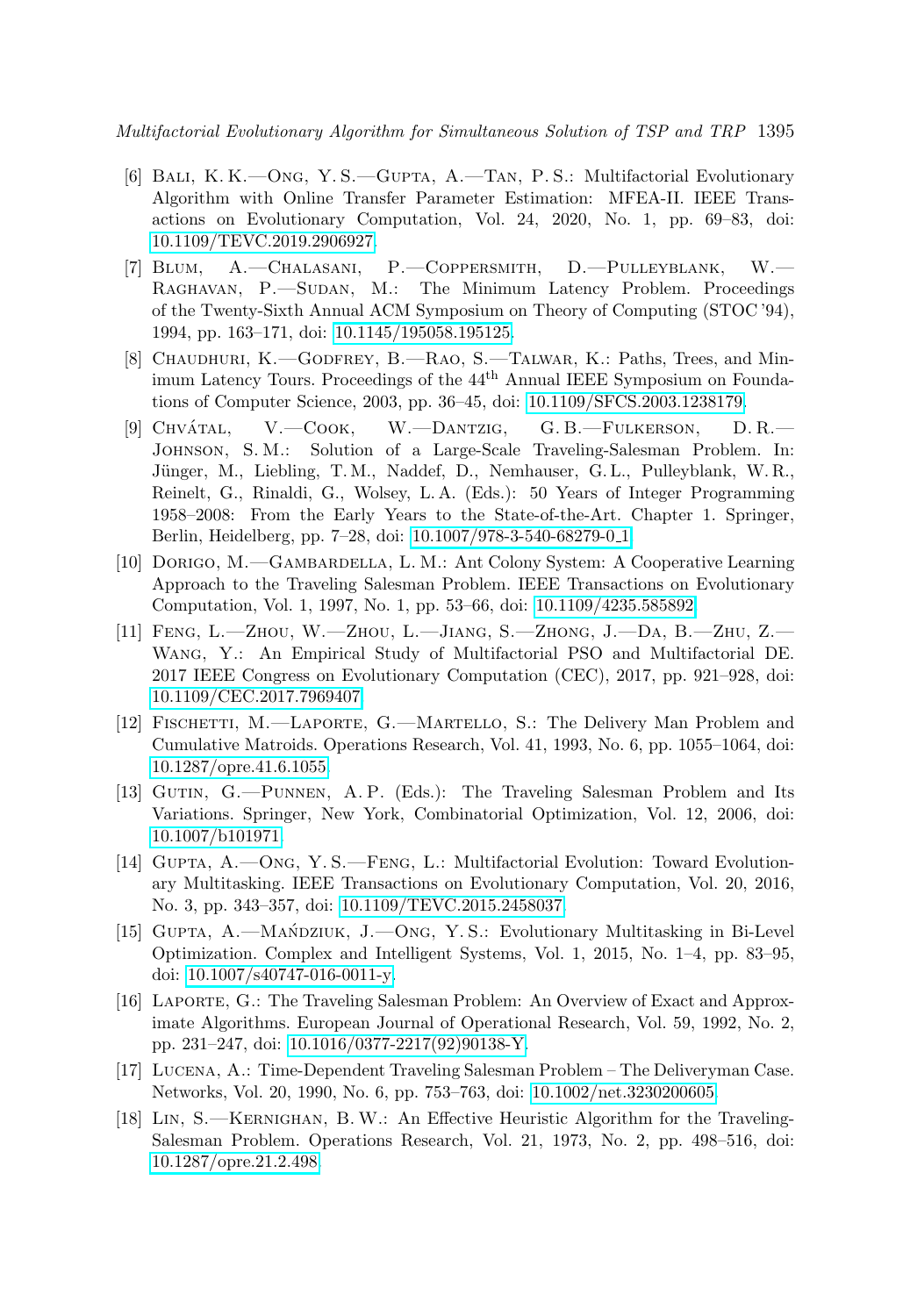- <span id="page-26-3"></span>[19] Miller, C. E.—Tucker, A.W.—Zemlin, R. A.: Integer Programming Formulation of Traveling Salesman Problems. Journal of the ACM, Vol. 7, 1960, No. 4, pp. 326–329, doi: [10.1145/321043.321046.](https://doi.org/10.1145/321043.321046)
- <span id="page-26-6"></span>[20] Osaba, E.—Martinez, A. D.—Galvez, A.—Iglesias, A.—Del Ser, J.: dMFEA-II: An Adaptive Multifactorial Evolutionary Algorithm for Permutation-Based Discrete Optimization Problems. Proceedings of the 2020 Genetic and Evolutionary Computation Conference Companion (GECCO '20), 2020, pp. 1690–1696, doi: [10.1145/3377929.3398084.](https://doi.org/10.1145/3377929.3398084)
- [21] Orman, A. J.—Williams, H. J.: A Survey of Different Integer Programming Formulations of the Travelling Salesman Problem. In: Kontoghiorghes, E. J., Gatu, C. (Eds.): Optimisation, Econometric and Financial Analysis. Springer, Berlin, Heidelberg, Advances in Computational Management Science, Vol. 9, 2007, pp. 91–104, doi: [10.1007/3-540-36626-1](https://doi.org/10.1007/3-540-36626-1_5) 5.
- <span id="page-26-4"></span>[22] Salehipour, A.—Sorensen, K.—Goos, P.—Braysy, O.: Efficient GRASP + VND and GRASP+VNS Metaheuristics for the Traveling Repairman Problem. 4OR – A Quarterly Journal of Operations Research, Vol. 9, 2011, No. 2, pp. 189–209, doi: [10.1007/s10288-011-0153-0.](https://doi.org/10.1007/s10288-011-0153-0)
- <span id="page-26-5"></span>[23] Silva, M. M.—Subramanian, A.—Vidal, T.—Ochi, L. S.: A Simple and Effective Metaheuristic for the Minimum Latency Problem. European Journal of Operational Research, Vol. 221, 2012, No. 3, pp. 513–520, doi: [10.1016/j.ejor.2012.03.044.](https://doi.org/10.1016/j.ejor.2012.03.044)
- <span id="page-26-8"></span>[24] Razali, N. M.—Geraghty, J.: Genetic Algorithm Performance with Different Selection Strategies in Solving TSP. International Conference of Computational Intelligence and Intelligent Systems (ICCIIS '11), 2011, pp. 1134–1139.
- <span id="page-26-9"></span>[25] Abdoun, O.—Abouchabaka, J.: A Comparative Study of Adaptive Crossover Operators for Genetic Algorithms to Resolve the Traveling Salesman Problem. International Journal of Computer Applications, Vol. 31, 2011, No. 11, pp. 49–57.
- <span id="page-26-0"></span>[26] Xie, T.—Gong, M.—Tang, Z.—Lei, Y.—Liu, J.—Wang, Z.: Enhancing Evolutionary Multifactorial Optimization Based on Particle Swarm Optimization. 2016 IEEE Congress on Evolutionary Computation (CEC), 2016, pp. 1658–1665, doi: [10.1109/CEC.2016.7743987.](https://doi.org/10.1109/CEC.2016.7743987)
- <span id="page-26-1"></span>[27] Xu, Q.—Wang, N.—Wang, L.—Li, W.—Sun, Q.: Multi-Task Optimization and Multi-Task Evolutionary Computation in the Past Five Years: A Brief Review. Mathematics, Vol. 9, 2021, No. 8, Art. No. 864, doi: [10.3390/math9080864.](https://doi.org/10.3390/math9080864)
- <span id="page-26-10"></span>[28] VANDER WIEL, R. J.—SAHINIDIS, N. V.: Heuristics Bounds and Test Problem Generation for the Time-Dependent Traveling Salesman Problem. Transportation Science, Vol. 29, 1995, No. 2, pp. 167–183, doi: [10.1287/trsc.29.2.167.](https://doi.org/10.1287/trsc.29.2.167)
- <span id="page-26-2"></span>[29] Yuan, Y.—Ong, Y. S.—Gupta, A.—Tan, P. S.—Xu, H.: Evolutionary Multitasking in Permutation-Based Combinatorial Optimization Problems: Realization with TSP, QAP, LOP, and JSP. Proceedings of the 2016 IEEE Region 10 Conference (TENCON), 2016, pp. 3157–3164, doi: [10.1109/TENCON.2016.7848632.](https://doi.org/10.1109/TENCON.2016.7848632)
- <span id="page-26-7"></span>[30] <http://comopt.ifi.uni-heidelberg.de/software/TSPLIB95/>.
- <span id="page-26-11"></span>[31] <http://www.math.uwaterloo.ca/tsp/concorde.html>.